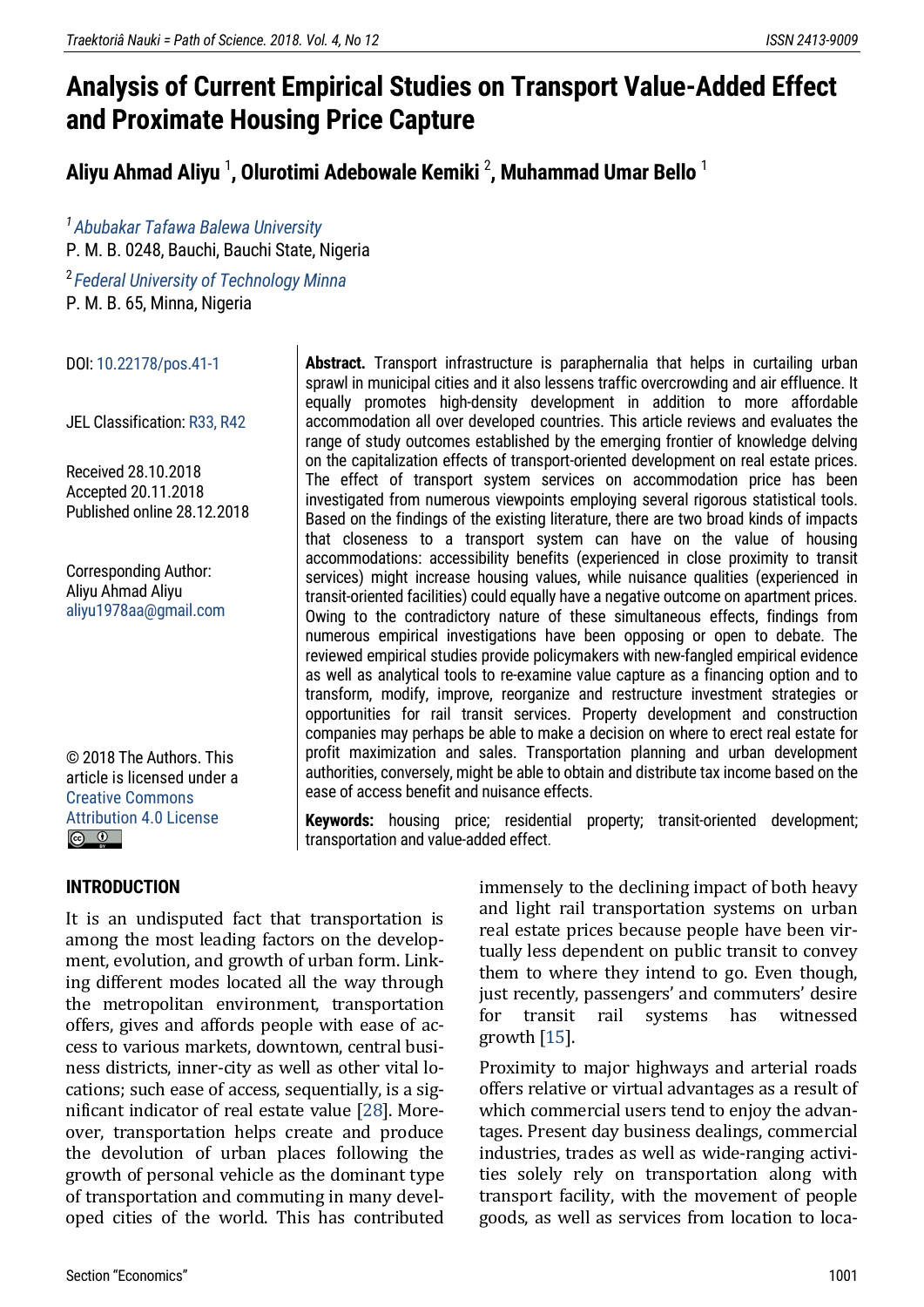tion, becoming fundamental and indivisible aspects of worldwide and urban economic sustenance. Growth, developments, and expansion of different transportation modes have to turn out to be essential to physical as well as economic developments. Such modes of transport include railways, roads human porterage, pipelines, ropeways and cableways, sea, inland waterways and air [\[69\]](#page-19-0).

Previous urban economic theorists such as [\[2,](#page-15-0) [14,](#page-16-2) [32,](#page-17-0) [42\]](#page-17-1), by and large, were of the opinion that locations neighboring major transport routes have virtual and relative benefits greater than those situated a few distances away and other locations situated at route intersections have relative advantage through better advantages belonging to locations placed at focus of transport-oriented development. These benefits are analyzed in connection to convenience and ease of access, which have dissimilar distinctiveness in connection to individual sites, therefore distinguishing between locations with regards to accessibility advantages [\[55\]](#page-18-0).

Historically, in the early part of 1970, light rail transit facilities surfaced as a new-fangled, nonexclusive permanent rail system with the sole aim of attaining some of the advantages of a rapid transit-oriented facility, such as heavy rail, but at a small cost [\[8\]](#page-15-1). Throughout 1970 as well as 1980, twelve cities, comprising major urban centers such as Buffalo NY, Portland OR, and San Diego CA, built and erected light rail facilities [\[60\]](#page-18-1). Just of recent indeed, light rail facilities have been gaining recognition and increasing in numbers. According to [\[15\]](#page-16-1), there are sandwiched between thirty-five to forty light rail facilities functioning in the United States as of 2011. Just from one hundred and seventy-five million in 1990, the entire number of traveler journey on light rail transit facilities in the United States increased to three hundred and thirty-seven million in 2002 [\[68\]](#page-19-1).

Therefore, light rail transit facilities are an exceptional type of rail transit. They facilitate, allow and permit street-level operation or function with no exclusive, restricted and limited rights of way (even though a few transit systems do have exclusive or special rights of way). They are equally unique and distinctive as they characteristically get power essentially from overhead wires. They are generally adaptable and adjustable to short or else long distances. In busy municipal and urban centers, light rail transit facilities have a tendency of operating similar to bus systems, with stops situated every few blocks. Outside overcrowded and busy urban centers, light rail transit systems are capable of traveling more speedily, rapidly and faster with fewer recurrent stops [\[8\]](#page-15-1). Based on this background, the study is aimed at analyzing recent empirical studies on transport value-added effect and proximate housing price capture.

## **Urban Economic Theory and Transport Value-Added Effect**

In the words of G. Debrezion, E. Pels and P. Rietveld [\[19\]](#page-16-3) the model based on agricultural land empirical study originated by Von Thunen [\[70\]](#page-19-2) is the prominent first effort in this regard. The theory emphasizes the dominance of transportation or traveling cost in ascertaining the pattern of land value as well as land use. As established by Von Thunen, for a particular land of certain fertility, land value variations are traced from the transport savings given by the location of the land [\[29\]](#page-17-2). In later and following studies, urban land economists enhanced and modified the theory in bid-rent terms [\[5,](#page-15-2) [52\]](#page-18-2).

The fundamental thought behind the bid-rent theory is that each household is ready to give a certain sum of money with particular emphasis to the location of the land in question. This eventually culminates into equilibrium to a rent gradient that decreases as one move further away from the central business district for sites that produce the same usefulness and satisfaction. Going by this contention, the principal indicator elucidating the variation amidst land and landed property values was the ease of access as measured by the distance to the city center or Central Business District (CBD) and the related transport and commuting costs. It is worthy to note that the physical attributes of the land (fertility as explained by Von Thunen in his model) were assumed to be the major determinants of real estate value in the subsequent empirical studies [\[19\]](#page-16-3).

Nevertheless, as the hedonic price model turns out to be well-liked, the physical attributes of the real property were incorporated as significant elements in analyzing and evaluating the variation in housing values. In conjunction with convenience, ease of access and location issue, the building structural attributes are as well exam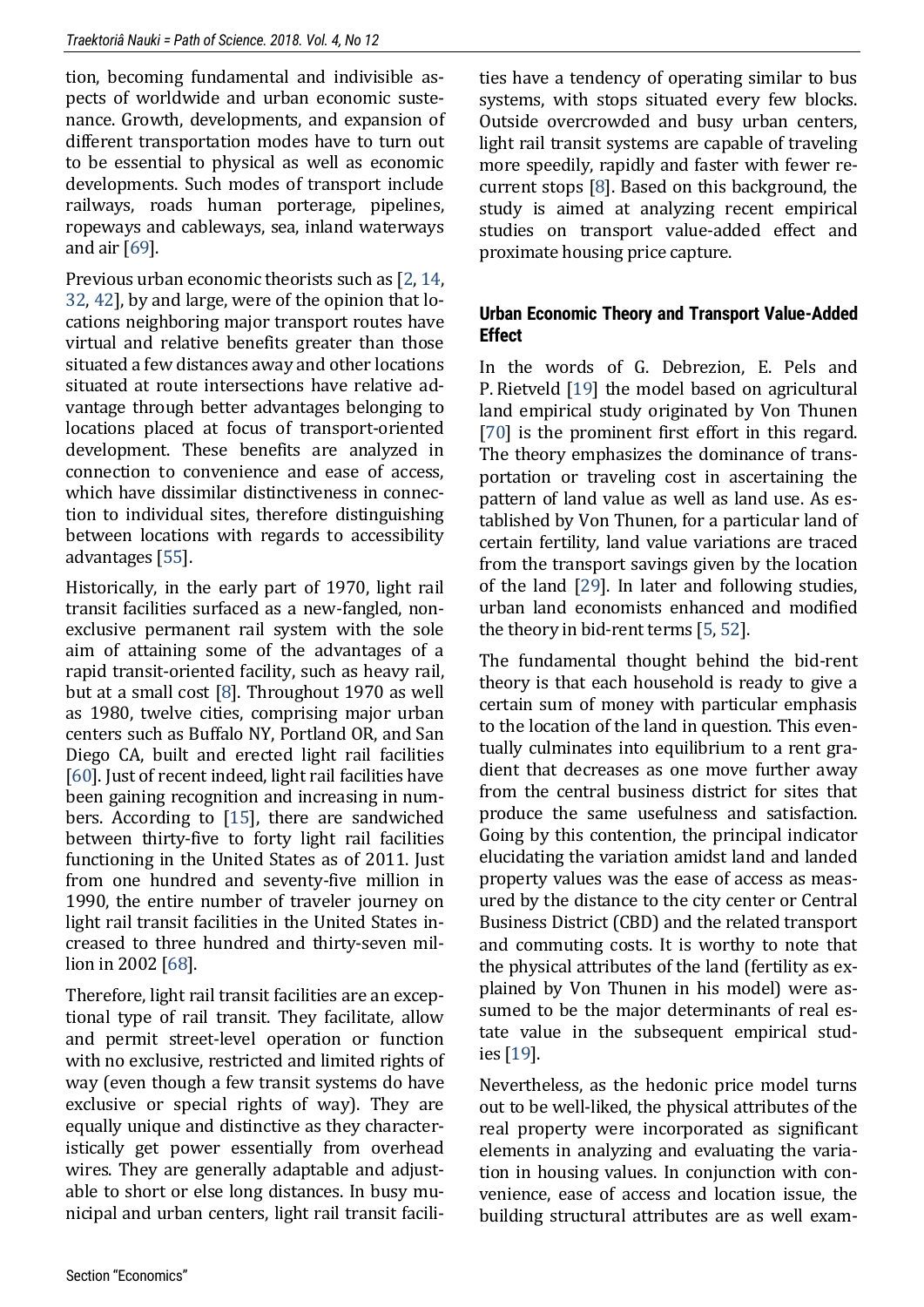ined in connection to the distance from the city center or downtown. The Alonso's bid-rent theory hypothesizes and postulates that the dimension, degree, extent, and volume of land and landed property increases upwardly in as much as the distance to the city center increases [\[74\]](#page-19-3). Nevertheless, for built-up, municipal and innercity properties, the commuting cost perception and viewpoint (as an indicator or determinant of accessibility variable) appears narrow and shallow.

Moreover, in subsequent academic investigations, a further refined and broad-spectrum notion, idea, concept and perception of accessibility and location was brought to light. The theory of accessibility or location, hence, includes entire variables that add to the "would be" of opportunities of a location for interface and relations [\[31,](#page-17-3) [45\]](#page-17-4). Despite the fact that an all-inclusive explanation of the notion of accessibility is obtainable, the insufficiency of available data and suitable evaluating and appraising technique entails that straightforward and uncomplicated calculations are incorporated [\[19\]](#page-16-3).

Consequently, in the previous studies, it could be established that there was an emphasis on a number of determinants only, particularly an inner-city or downtown leaning interface associated with employment along with shopping. In the majority of housing price academic papers, the social interaction (interface) variables were completely omitted and absent from the bid-rent theory. Therefore, the fundamental theory in real property price researches can be suggested and proposed this.

An apartment or residential building proximate to a transport infrastructure enhances the convenience and ease of access to that property. Consequently, the value or worth of the transport facility is integrated and capitalized in the real property price. It might perhaps be anticipated that a price curve will eventually have a negative slope; as one moves further away from the transport facility (rail station, road network, airport, seaport, and the likes), prices drop off and diminish.

Conversely, for the reason that neighborhoods adjacent to a transport facility are admirable and attractive, naturally, transportation stations pave the way to polycentric structures; a linear polycentric urban metropolis is expected to have a price curve (that is, rent gradient) by means of a

sinusoidal pattern. The local climax takes place at the transport station areas, and the global peak will be realized around the central business district [\[19\]](#page-16-3).

Furthermore, the transport accessibility evaluation predicament equally seems to be a key obstacle. In Alonso's bid-rent theory, accessibility or convenience variables had to be analyzed as the distance (that is, transport cost) to the final destination. This method is employed in the majority of transport accessibility empirical studies. Nevertheless, it is perhaps imperative to understand that this approach emanates from the explanation of the concept or notion of accessibility or location: the convenience by which the city center or central business district may perhaps be arrived at. On the other hand, in the previous empirical studies, it has been observed that that are various meanings of location or accessibility largely owing to the goal or aim of the study in question [\[59\]](#page-18-3).

It is worthy to mention that in some cases, additional parameters might be needed (apart from cost, travel distance/time, fare and the likes), such as interaction patterns. Nonetheless, despite the fact that the concept appears to have a discrepancy in description and analysis, its fundamental theoretical connection to the real property worth remains very similar. A higher accessibility or convenience index for the real property in question indicates a higher property price [\[19\]](#page-16-3).

It is sufficed to mention that in the previous real property value studies, neighborhood amenities were not incorporated in their analysis. Conversely, the hedonic price model suggests for their inclusion and capture. The notion of neighborhood amenities is having more explanation and evaluation problems compare the concept of accessibility. Having succeeded in explaining and analyzing the concept of neighborhood amenities, the connection to property value is examined in a similar approach: the higher the quality and the availability of the environmental amenity index equivalent to the property, the higher its value or worth [\[19\]](#page-16-3). The governing theoretical framework for nearly all empirical studies remains the same as they include physical or structural attributes, accessibility or location attributes and environmental amenity factors in their analyses.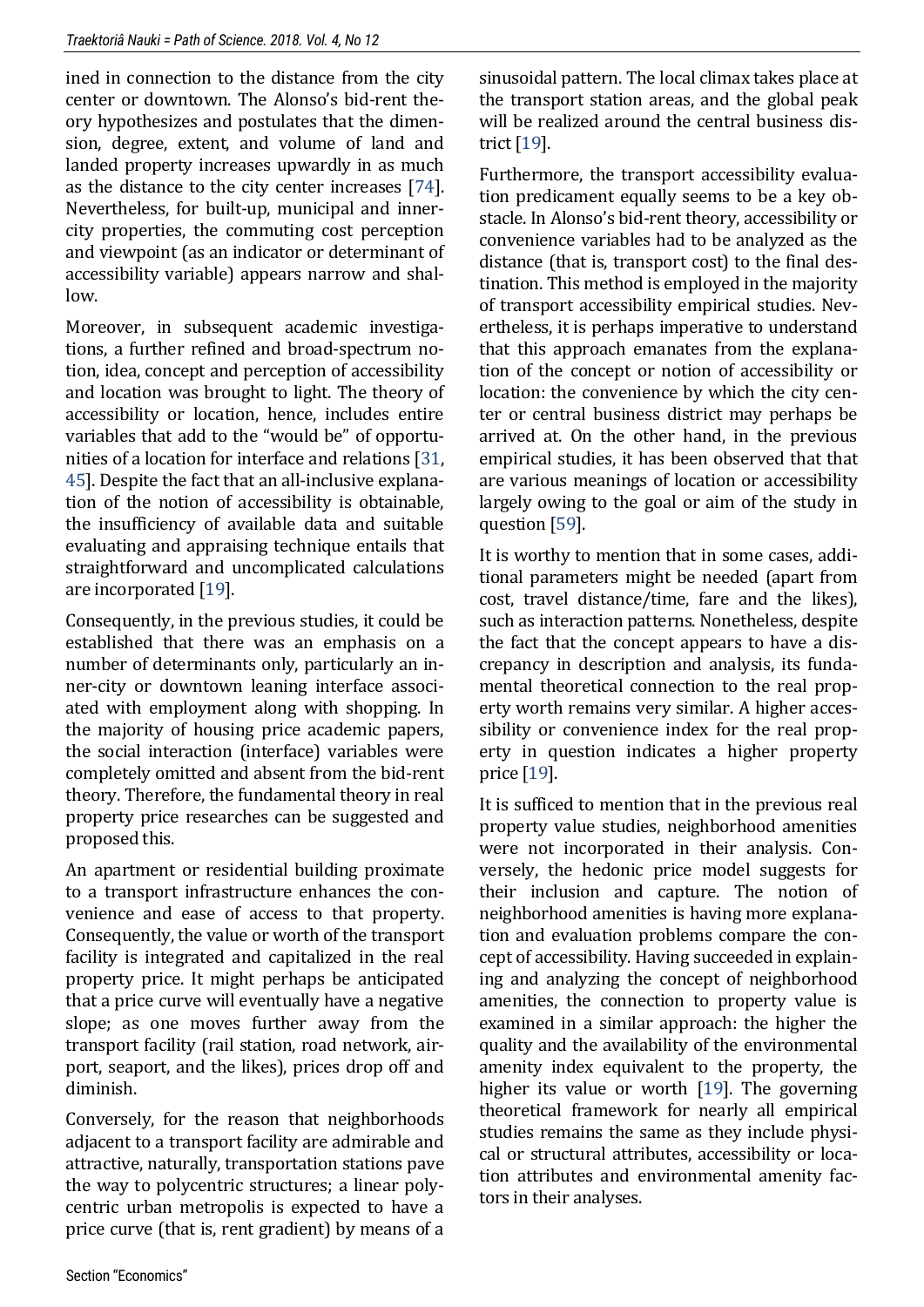#### **REVIEW AND ANALYSIS OF RELATED EMPIRICAL LITERATURE**

This section highlights on related empirical and previous studies that explored the relationship as well as the association between transportation infrastructure, railway station, subway lines, metro station, light, and heavy rail station and abutting, surrounding as well as adjoining real estate prices. The extensive review will go a long way in identifying the major contribution of the previous studies on the subject matter. This review would equally recommend research gap worthy of investigation which was not explored by the past literature.

#### **Transport-Oriented Development Attributes**

According to [\[71\]](#page-19-4), urban land economic theory hypothesized that individuals or households are ready, keen willing and eager to give or spend a premium for convenience and ease of access to neighborhood amenities and these public amenities are capitalized into real estate values [\[48\]](#page-18-4). A quite sizeable number of preceding and earlier empirical studies, investigating on the effects of transit-oriented development, decompose and putrefy transit-oriented development impacts into separate and disconnected components, which are separated out into two types of transitoriented development-generated amenities as well as transit-oriented development generateddisamenities. Price effects of transit-oriented development generated amenities have three main components: transit accessibility or convenience effects, pedestrian or walk-friendly network effects, as well as mixed-use effects. Transitoriented development-generated dis-amenities such as traffic overcrowding or congestion, noise along with air pollution, would probably decrease, lessen and diminish real estate values. Transit convenience and accessibility is one foremost, leading as well as the most important amenity of transit-oriented development.

A huge amount of existing literature in this regard examines the price effects of transit nearness. Monetary and pecuniary impact of accessibility or convenience begins with the empirical work of Johann von Thunen, who in 1863 hypothesized and theorized concerning the value and worth of farmland as a function of the land's relative nearness or proximity and, consequently, its ease of access to the marketplace. Afterward, empirical investigation modified and trans-

formed his empirical work further than the farmland perspective to other forms of land use types, revealing and indicating alike associations [\[10\]](#page-15-3).

Hypothetically, seeing that transit-oriented service improves and enhances land convenience or accessibility level, the transport in addition to convenience costs of reaching to and from the land turns out to be lower, culminating to the high increase in demand for the land, which upwardly increases land and landed property values [\[41\]](#page-17-5). Nevertheless, quite a number of empirical studies query and doubt the applicability and practicability of the theory or model under the thought that developed economies like United State regions have before now constructed an auto-based transport and well-connected networks, followed by a spatial spreading or diffusion of both housing as well as commercial dealings, which restricts the efficiency, efficacy and success of non-auto modes [\[57\]](#page-18-5).

Preceding and earlier empirical studies analyzing and examining on transit capitalization make known and uncovered varying, conflicting, contradictory, incompatible and incoherent findings and outcomes. Researchers [\[19\]](#page-16-3) carried out a meta-analysis technique to generalize inference and conclusion in the midst of 57 empirical studies. They established that transit price impacts by means of residential property values rising and increasing 2.4 % for each and every 250 m nearer to a rail transit station. Whereas the mainstream or bulks of the analyzed empirical studies' results discovered that transit contains a positive effect on adjoining property values, a few numbers of studies indicated that the effect is relatively or somewhat self-effacing, moderate, unassuming, unpretentious, diffident or even negative in a number of cases. Authors [\[67\]](#page-19-5) revealed a negative impact of railroad nearness on housing accommodation values owing to environmental concerns or considerations in the case of Oslo [\[71\]](#page-19-4).

In another study by [\[37\]](#page-17-6), they disclosed that transit convenience and accessibility do not play a major and significant role in ascribing value to the real property in Buffalo. The presence of light rail transit affects real estate values merely moderately and negatively close to three rail stations. The finding of [\[7\]](#page-15-4) study indicates that high-speed handrail way line has little or insignificant impacts on adjoining residential accommodation prices in Tainan province. Authors [\[48\]](#page-18-4) analyzed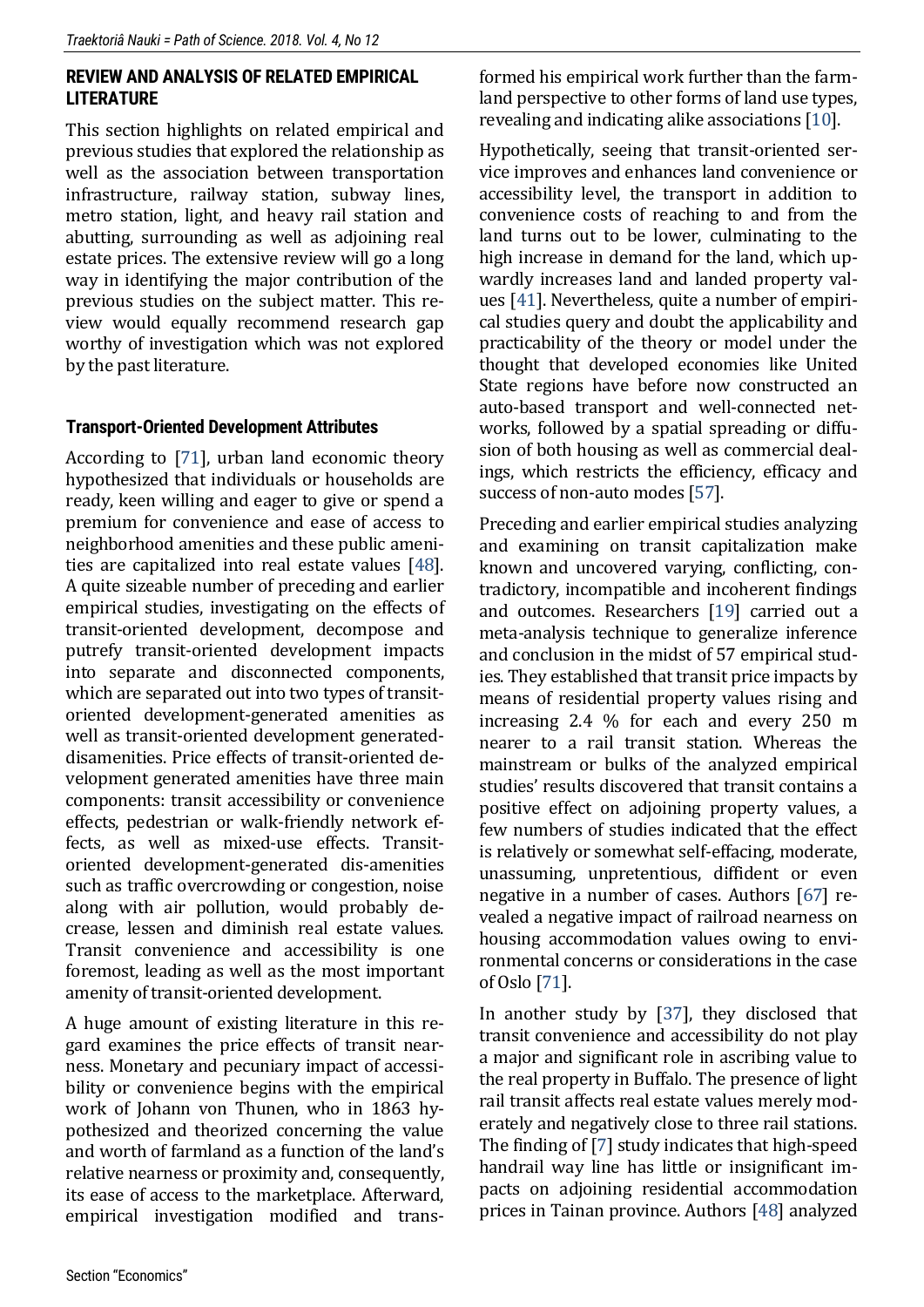single-family house prices in close proximity to 4 uptown San Francisco transit-oriented developments. They discovered no impacts from three of them. Furthermore, the negative price effects were discussed rather in a different way, based on each study's explicit conditions [[71\]](#page-19-4).

It is imperative to state that price effects of transit facility proximity differ with the variations in property type, transit mode in addition to measurement methods. In the words of [\[34\]](#page-17-7), a real estate adjacent commuter rail station has huge premiums compare to light rail or else heavy rail. Real property close to heavy rail commands higher benefits than real property in close proximity to light rail. Impacts are higher in the midst of proximity measured and estimated by straight line distance, whereas results are more statistically momentous and significant with nearness measured through actual walking distance. Comparison, as well as the relationship among real property types, reveals that transit premium or payment for multifamily accommodation is much greater than that for single-family home [\[24\]](#page-16-4). Variation in variable measurements paves way too dissimilar and diverse results as well. Nearness to transport nodes was connected considerably as well as positively by means of singlefamily values, whereas closeness to transport links and networks was negative but rather not quite significant [\[63\]](#page-18-6).

It is a documented fact that mixed land-use development helps in providing institutional, commercial, recreational as well as other opportunities in addition to services to close by residents. Through the concentration of mixed land-use, transport oriented development promotes and enhances accessibly for day by day activities along with opportunities for job and employment which can be analyzed, estimated and capitalized as home price premiums. Furthermore, the price effects of mixed land-use rely on a large number of factors, such as land use scale, property type, proximity to residents and mixed-use extent. The study carried out by [\[47\]](#page-18-7) established that the convenience and ease of access to retail jobs increase low-quality home prices whilst concurrently decreases high-quality home prices [\[71\]](#page-19-4).

In his study, M. Duncan [\[24\]](#page-16-4) estimated and analyzed density or compactness of population that were being employed in food, service occupations entertainment, retail sales and representing the quantity of non-work activities contained by

a walkable distance of a land parcel. He discovered that this analysis of commercial undertaking has a strong as well as a positive effect within 0.1 km beginning from the transit stations. Authors [\[43\]](#page-17-8) in their study found that accommodation prices upwardly increase with the size and dimension of the natural vicinity close by. They analyzed the best size of parks as well as natural areas to be alike to that of the golf course. Additionally, preceding and earlier studies revealed that the value or worth of all types of open space might perhaps be higher in municipal areas compare to suburban locations [\[71\]](#page-19-4). As density or concentration of people increases in metropolitan areas, greenways parks as well as other natural scenery present and offer increased and bigger economic benefits or advantages [\[1,](#page-15-5) [6\]](#page-15-6).

According to [\[71\]](#page-19-4), pedestrian-friendly road street design results to real property premiums. It is spontaneous and instinctive that homes situated on quieter and calmer streets should be sold at higher prices compared to those positioned on full of activity, noise and high-trafficked streets [\[36\]](#page-17-9). The findings of [\[58\]](#page-18-8) revealed that individuals are eager and keen to pay or give a premium for homes in the area surrounded interrelated, interconnected or unified streets and smaller housing blocks in Portland, Oregon. One good example of Boston's "Big Dig" project, the substitution of the elevated Central Artery expressway by means of an underground and subversive facility as well as the modification of the surface to a linear expressway and boulevard, demonstrated the premiums solely on financial analysis of Tajima, which concluded that the pulling down of the highway should result in \$632 million upward increase in real property values or price [\[10\]](#page-15-3). Parameters in addition to indicators are developed to analyze the pedestrian-friendly network or system level, such as density of street connections, steepness or gradients of terrain and vicinity dedicated to parking along with ride lots [\[24\]](#page-16-4).

Whereas a lot of the earlier empirical studies analyzed price impacts of transit closeness, mixed land-use as well as street design separately, a number of empirical studies moved more advanced and investigate the synergistic impacts in the midst of the three most important transport oriented development characteristics and other connected factors. The findings of [\[49\]](#page-18-9) revealed that price impacts of mixed land-use are connected to neighborhood road or street patterns.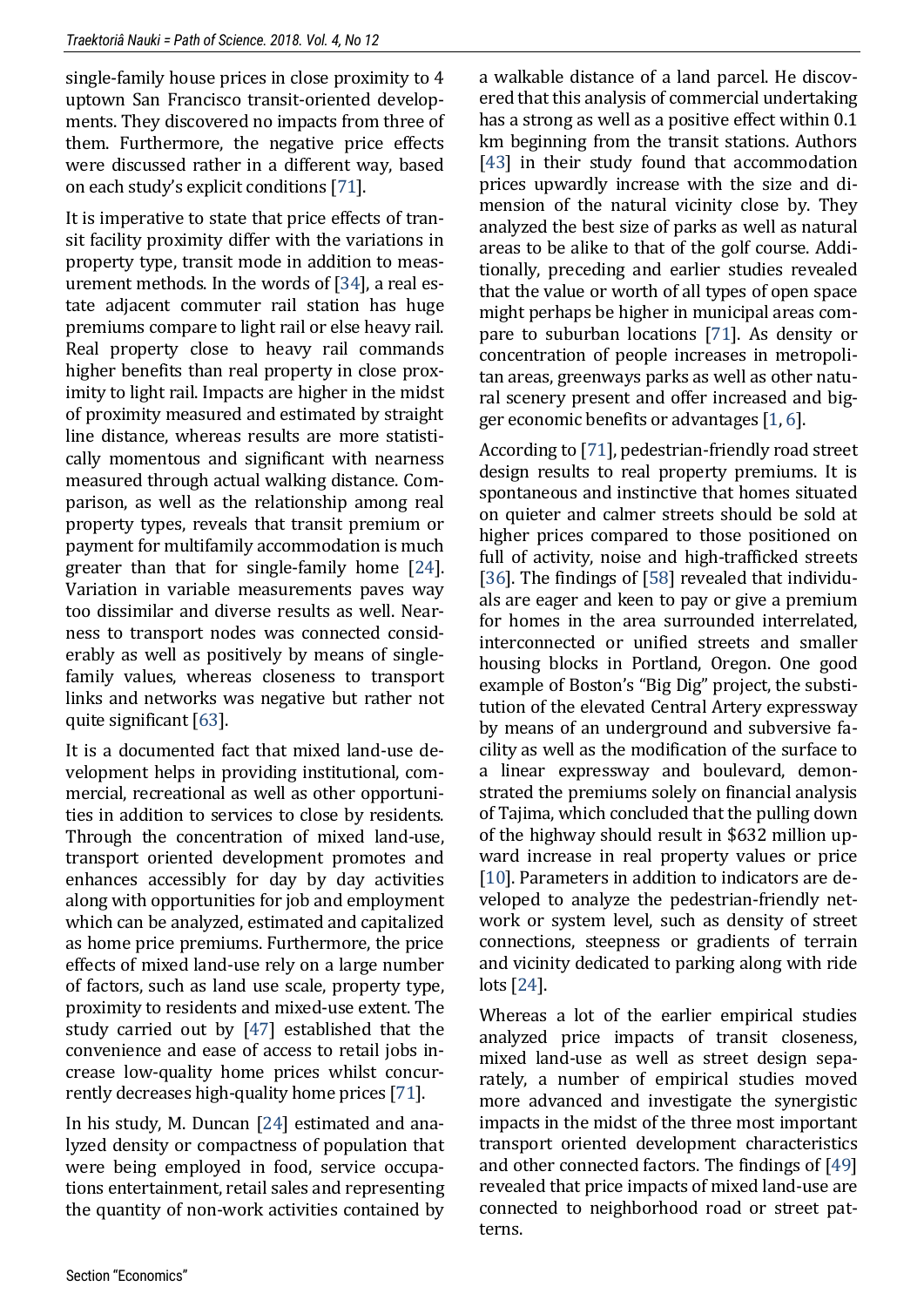Retail developments contained by walking distance have no considerable effect in automobileoriented localities with curvilinear as well as culde-sac street or road patterns; whereas in pedestrian-oriented neighborhoods with interrelated streets, retail closeness considerably influences property values or price. Author [\[9\]](#page-15-7) established that the impacts of transport-oriented development zoning are linked with neighborhood mixed land-use extents. In single-use housing neighborhoods, as a matter of fact, the adoption of transport-oriented development zoning has a negative impact on real property values, while transport oriented development zoning is going along with by a thirty-seven (37 %) percent premium for condos that were situated in mixed land-use neighborhoods [\[71\]](#page-19-4).

The interface, as well as association, sandwiched between transit nearness along with pedestrian surroundings is demonstrated in an empirical study conducted by M. Duncan [\[24\]](#page-16-4). The study confirms and reveals that under the circumstance of high-quality pedestrian environment, a condo in close proximity to a rail transit station has a considerably higher price and value compared to one not proximate to a station [\[71\]](#page-19-4). On the contrary, a condo in a small walkable housing neighborhood in close proximity to a park-andride station can have lesser values compare to one in an alike neighborhood not close to a station.

Besides street and road design as observed by [\[71\]](#page-19-4), transit closeness effect is as well accustomed by detailed and explicit neighborhood attributes in addition to station vicinity characteristics. Researchers [\[12\]](#page-16-5) incorporated as well as employed interaction variables to confirm and test the association between transit nearness and neighborhood earning or income. The results of their study established that the premium given or paid for being adjacent to a rail station is larger compared to low-income residential neighborhoods. The situation on Rosslyn-Ballston passageway of Arlington County advocates that the capitalization and estimation of transit closeness benefits is not simply a function of a real property's nearness to a rail station, but equally the rail station's closeness to the center or focal point of the neighborhood.

In as much as the rail station distance from downtown or else the city center increases, the accessibility-related real property value impact decrease, narrow, shrink, diminish and get thin

off [\[10\]](#page-15-3). In the same way, authors [\[37\]](#page-17-6) established that closeness to rail stations through direct New York City service is estimated and valued to some extent higher than nearness to regular study rail stations. Authors [\[18\]](#page-16-6) indicated that high-speed rail has a substantial and significant impact on home values in the medium as well as small cities but has an insignificant impact in bigger capital cities, due to the competitive nature of real estate market in Chinese capital cities [\[71\]](#page-19-4).

# **Transport Facility Effects and Real Property Value**

S. Singh [\[64\]](#page-19-6) conducted a study on urban or city transportation problems in both India along with North America. He found that owing to incessant increases in population resulted from a natural increase in addition to migration from rural or peasant areas as well as smaller towns, availability, and presence of motorized conveyance, boost in household income along with increases in commercial as well as industrial activities have to augment transport demand. The predictable and anticipated effect on residential in addition to commercial real estate markets was positive. However, the range and degree of impacts differ from marginal to greater than 100% in the commercial and profit-making sector from the North American indication [\[55\]](#page-18-0).

Furthermore, in another empirical study on the UK, S. Singh [\[64\]](#page-19-6)established that the influence of the road transport network was positive mainly concerning the capital increase in housing accommodation values. On the other hand, the study places less importance on accurate values. Therefore, a quite number of the observed and experienced increase may perhaps be due to optimism or hopefulness of the property markets more willingly than actual effects. In the same way, there is equally some substantiation and confirmation that housing accommodation prices might perhaps decrease instantaneously around and within the transport investment vicinity. Value or price increase was analyzed and estimated in Singh's study in a narrow and subjective way and largely through changes in real property as well as land prices whereas wider assortment of measures has to have been employed [\[55\]](#page-18-0). The measures and estimates should have captured variations and differences in accessibility, convenience, ownership or possession patterns for land along with property, site consolidations, numbers of transactions and yields as well as complex measures such as density and concentration of development.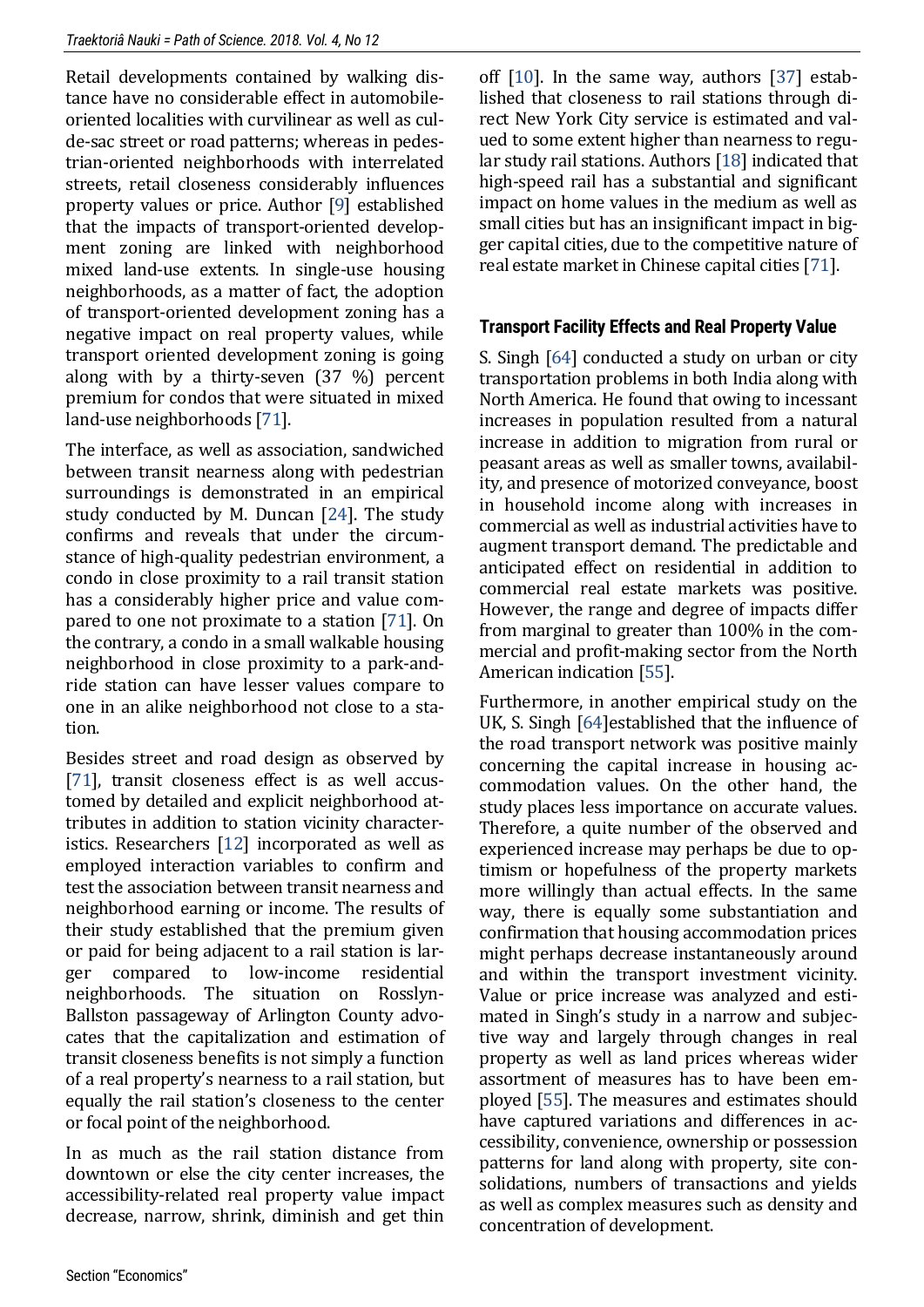Table 1 – Review of Key Previous Empirical Studies [\[71\]](#page-19-7)

| N <sub>o</sub>   | Authors                                                                             | City                           | Property Type           | <b>Transit Mode</b>                                                                   | Study Area                                                              | Method                                                                                                                      | <b>Major Variables</b><br>Used                                                                                                                                                                                                                                                                                                                                                                                                                  | <b>Major Findings</b>                                                                                                                                                                                                                                                                                                                                                                 |
|------------------|-------------------------------------------------------------------------------------|--------------------------------|-------------------------|---------------------------------------------------------------------------------------|-------------------------------------------------------------------------|-----------------------------------------------------------------------------------------------------------------------------|-------------------------------------------------------------------------------------------------------------------------------------------------------------------------------------------------------------------------------------------------------------------------------------------------------------------------------------------------------------------------------------------------------------------------------------------------|---------------------------------------------------------------------------------------------------------------------------------------------------------------------------------------------------------------------------------------------------------------------------------------------------------------------------------------------------------------------------------------|
| 1.               | Landis, J.,<br>Guhathakurta, S.,<br>Huang, W., Zhang,<br>M., & Fukuji, B.<br>(1995) | San Jose and<br>Sacramento, CA | Single-family<br>houses | BART, CalTrain,<br>and three light<br>rail systems in<br>San Jose and<br>Sacramento   | 4180 available<br>single-family<br>transactions<br>from TRWREDI<br>data | Hedonic price<br>models                                                                                                     | Floor area; lot size;<br># bedrooms;<br># bathrooms;<br>household income;<br>% White, Asian,<br>Black, White;<br>% home owners;<br>network distance<br>to transit station;<br>distance to freeway<br>interchanges;<br>within 300 m of<br>transit line; within<br>300 m of freeway                                                                                                                                                               | The capitalization<br>effects of rail transit<br>can be significant.<br>The extent to which<br>transit service is<br>capitalized into<br>increases in home<br>prices depends on<br>the quality of<br>service. BART and<br>San Diego Trolley<br>are more likely to<br>generate significant<br>capitalization<br>effects.                                                               |
| $\overline{2}$ . | Bowes, D. R., &<br>Ihlanfeldt, K. R.<br>(2001)                                      | Atlanta, USA                   | Single-family<br>house  | Metropolitan<br>Atlanta Rapid<br><b>Transit Authority</b><br>(MARTA) rail<br>stations | Atlanta region                                                          | Hedonic price<br>model in the semi-<br>log from and<br>auxiliary models<br>for neighborhood<br>crime and retail<br>activity | Lot area; house age;<br># fireplaces; house<br>has basement; tract<br>proximity to<br>employment;<br># road miles to<br>CBD center; within<br>one-half mile road<br>distance highway<br>interchange; within three miles have a<br>one mile to two<br>miles road distance<br>of highway<br>interchange;<br>density of<br>manufacturing<br>employment;<br>density of retail<br>employment;<br>% housing units<br>occupied by<br>renters; % black; | Properties within a<br>quarter of a mile<br>from a rail station<br>are found to sell for<br>19 % less than<br>properties beyond<br>three miles.<br>Properties that are<br>between one and<br>significantly higher<br>value compared to<br>those farther away.<br>Premium paid for<br>being close to a<br>station is greater in<br>high-income than in<br>low income<br>neighborhoods. |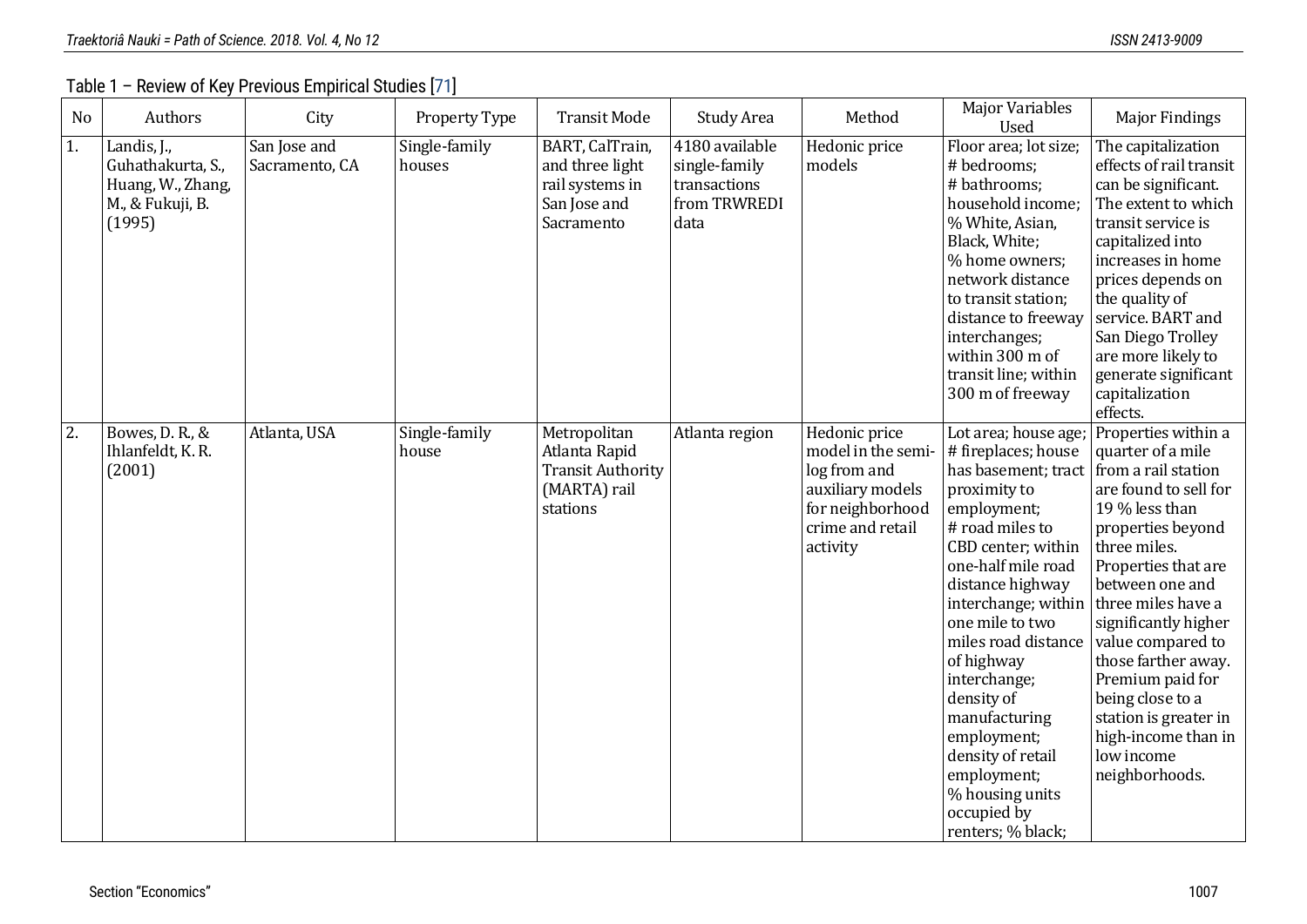| N <sub>o</sub>   | Authors                                    | City                             | Property Type                                         | <b>Transit Mode</b>             | <b>Study Area</b>                               | Method                  | <b>Major Variables</b><br><b>Used</b>                                                                                                                                                                                                                                                                                                                                                  | <b>Major Findings</b>                                                                                                                                                                                                                                                                                                        |
|------------------|--------------------------------------------|----------------------------------|-------------------------------------------------------|---------------------------------|-------------------------------------------------|-------------------------|----------------------------------------------------------------------------------------------------------------------------------------------------------------------------------------------------------------------------------------------------------------------------------------------------------------------------------------------------------------------------------------|------------------------------------------------------------------------------------------------------------------------------------------------------------------------------------------------------------------------------------------------------------------------------------------------------------------------------|
|                  |                                            |                                  |                                                       |                                 |                                                 |                         | median<br>income;% tract<br>within one-half<br>mile of a freight rail<br>line; density of total<br>crimes; dummy<br>variables of<br>distance to MARTA<br>rail stop                                                                                                                                                                                                                     |                                                                                                                                                                                                                                                                                                                              |
| $\overline{3}$ . | Cervero, R., &<br>Duncan, M. (2002)        | Santa Clara County,<br><b>CA</b> | Office, commercial,<br>light industrial<br>properties | Light rail and<br>commuter rail | 0.25 mile buffer<br>of stations                 | Hedonic price<br>models | Distance to CBD;<br>floor area; lot size;<br>house age; shop<br>use; street<br>frontage; road<br>width; commercial<br>zone; % college-<br>educated                                                                                                                                                                                                                                     | Distance to HSR<br>station is only<br>significant at one-<br>tailed in seven of<br>eight models. Even if<br>tentatively accept<br>the price-distance<br>effect; the amount is<br>no more than a 3-<br>4 % price premium.                                                                                                     |
| 4.               | Hess, D. B., &<br>Almeida, T. M.<br>(2007) | Buffalo, NY                      | Residential<br>property                               | Light rail                      | 0.5 mile buffer of<br>14 light rail<br>stations | Hedonic price<br>models | Straight line<br>distance to rail<br>station; walking<br>distance along<br>street network to<br>rail station; parcel<br>area, structure age,<br># bedrooms;<br># bathrooms;<br>single-family<br>housing;<br># fireplaces;<br>presence of<br>basement; distance<br>to CBD, the nearest<br>park, Delaware<br>Park; East side<br>dummy variable;<br>property crime<br>rate; violent crime | Every foot closer to<br>a light rail station<br>increases average<br>property values by<br>\$2.31 (using<br>geographical<br>straight-line<br>distance) and<br>$$0.99$ (using<br>network distance);<br>Proximity effects are<br>positive in high-<br>income station areas<br>and negative in low-<br>income station<br>areas; |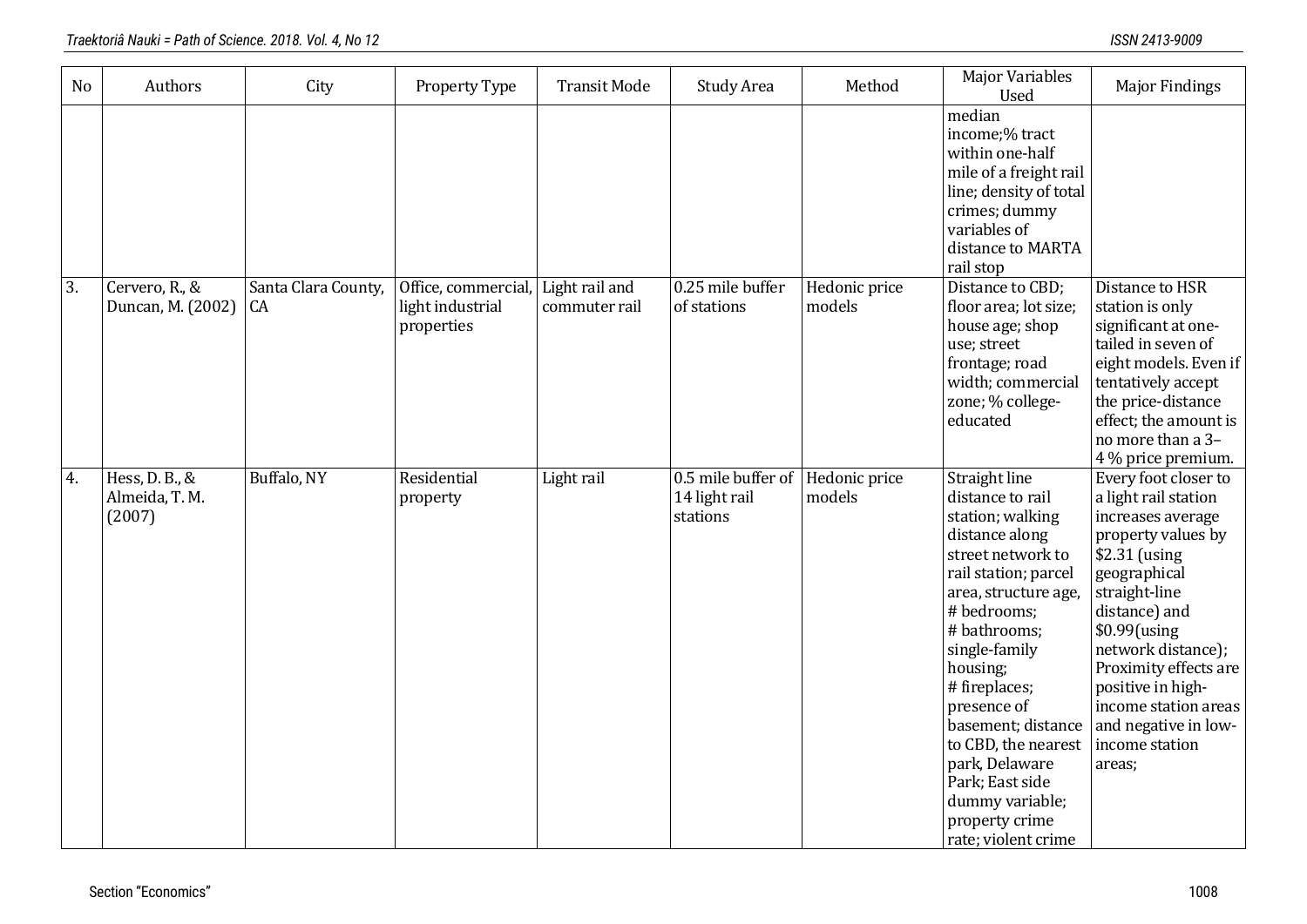| N <sub>o</sub>   | Authors                                              | City          | Property Type           | <b>Transit Mode</b> | Study Area                     | Method                                                                                                        | <b>Major Variables</b><br><b>Used</b>                                                                                                                                                                                                                                                                                                                                    | <b>Major Findings</b>                                                                                                                                                                                                                                                 |
|------------------|------------------------------------------------------|---------------|-------------------------|---------------------|--------------------------------|---------------------------------------------------------------------------------------------------------------|--------------------------------------------------------------------------------------------------------------------------------------------------------------------------------------------------------------------------------------------------------------------------------------------------------------------------------------------------------------------------|-----------------------------------------------------------------------------------------------------------------------------------------------------------------------------------------------------------------------------------------------------------------------|
|                  |                                                      |               |                         |                     |                                |                                                                                                               | rate; median<br>income; occupancy<br>rate change;<br>population growth<br>rate                                                                                                                                                                                                                                                                                           |                                                                                                                                                                                                                                                                       |
| $\overline{5}$ . | Andersson, D. E.,<br>Shyr, O. F., & Fu, J.<br>(2010) | Taiwan        | Residential<br>property | High-speed rail     | Taiwan<br>metropolitan<br>area | Hedonic<br>regression models<br>in log-linear, semi-<br>logarithmic and<br>linear Box-Cox<br>functional forms | Floor area; lot size;<br>structural age;<br># stories;<br>shop/dwelling use;<br>street frontage;<br>road width;<br>commercial zone;<br>residential zone;<br>mean household<br>income; college-<br>educated; distance<br>to CBD, HSR<br>station, freeway<br>interchange                                                                                                   | The small or<br>negligible effect of<br>high-speed railway<br>(HSR) accessibility<br>on residential<br>property prices in<br>the Taiwan region is<br>a reflection of<br>expensive fares in<br>combination with<br>the inaccessible<br>location of the HSR<br>station. |
| 6.               | Duncan, M. (2011)                                    | San Diego, CA | Condominium<br>units    | Trolly system       | 1 mile network<br>buffer       | Hedonic pricing<br>models with<br>interaction terms                                                           | Floor space;<br>structure age;<br># bathrooms;<br># bedrooms;<br># garage space;<br>view; # street<br>intersection;<br>people-serving<br>jobs; % slope;<br>parking area;<br>parcels within<br>50 metres of a<br>grade-separated<br>highway; network<br>distance to the<br>nearest station;<br>series of dummy<br>variables<br>representing<br>station catchment<br>areas | Station proximity<br>has a significant<br>stronger impact<br>when coupled with<br>pedestrian-oriented<br>environments.<br>Transport-oriented<br>development has a<br>synergistic value<br>greater than the<br>sum of its parts.                                       |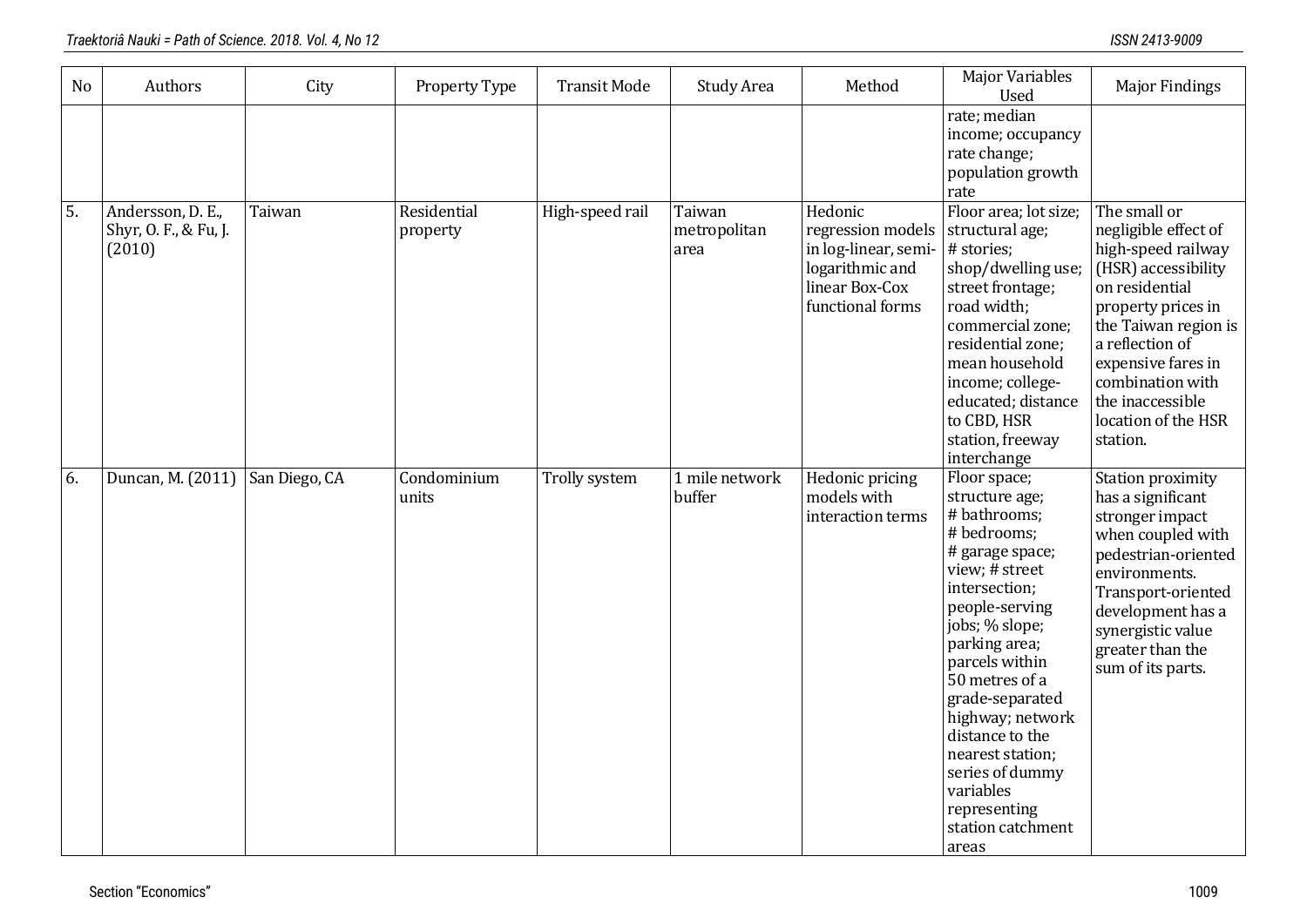| <b>No</b> | Authors                                          | City          | Property Type          | <b>Transit Mode</b>                                                         | <b>Study Area</b>              | Method                                                                                    | <b>Major Variables</b><br>Used                                                                                                                                                                                                                                                                                                                                                                                                                                             | <b>Major Findings</b>                                                                                                                                                                                                                                                                                                                                                                                                                    |
|-----------|--------------------------------------------------|---------------|------------------------|-----------------------------------------------------------------------------|--------------------------------|-------------------------------------------------------------------------------------------|----------------------------------------------------------------------------------------------------------------------------------------------------------------------------------------------------------------------------------------------------------------------------------------------------------------------------------------------------------------------------------------------------------------------------------------------------------------------------|------------------------------------------------------------------------------------------------------------------------------------------------------------------------------------------------------------------------------------------------------------------------------------------------------------------------------------------------------------------------------------------------------------------------------------------|
| 7.        | Mathur, S., &<br>Ferrell, C. (2013)              | San Jose, CA  | Single-family<br>house | Light rail system<br>with sub-urban<br>transport<br>oriented<br>development | 0.5 mile radius<br>buffer      | Hedonic pricing<br>method: fixed<br>effect ordinary<br>least squares<br>regression models | Building area; lot<br>size; house age;<br># bathrooms;<br># bedrooms;<br>distance to<br>transport oriented<br>development;<br>distance to light rail<br>line; within<br>$1/8$ mile of<br>transport oriented<br>development;<br>within 1/8 mile of<br>light rail line;<br>distance to the<br>nearest multi-<br>family<br>development, bus<br>stop, major street,<br>freeway; % change<br>of median<br>household income;<br>% change in<br>population; %<br>white population | Transport-oriented<br>development's<br>price effect<br>dissipates after 1/8<br>mile. Housing price<br>within 1/8 mile<br>were 18.5% higher<br>than the prices more<br>than 1/8 mile from<br>the transport<br>oriented<br>development in<br>post-transport<br>oriented<br>development<br>period; 7.3% higher<br>during the<br>construction period;<br>not statistically<br>different in pre-<br>transport oriented<br>development period. |
| 8.        | Delmelle, E., Yan,<br>S., & Duncan, M.<br>(2012) | Charlotte, NC | Single-family<br>house | Light rail                                                                  | 1 mile buffer of<br>light rail | Hedonic price<br>analysis with time<br>series models                                      | Structure age;<br>height; no fuel;<br>central air<br>conditioning;<br># fireplaces;<br>building grade;<br>network distance<br>to nearest transit<br>station                                                                                                                                                                                                                                                                                                                | Proximity to the<br>future rail corridor<br>had a negative<br>influence on home<br>prices before the rail<br>system began<br>operation; housing<br>prices reacted<br>positively to light<br>rail investment<br>during the<br>operational phase                                                                                                                                                                                           |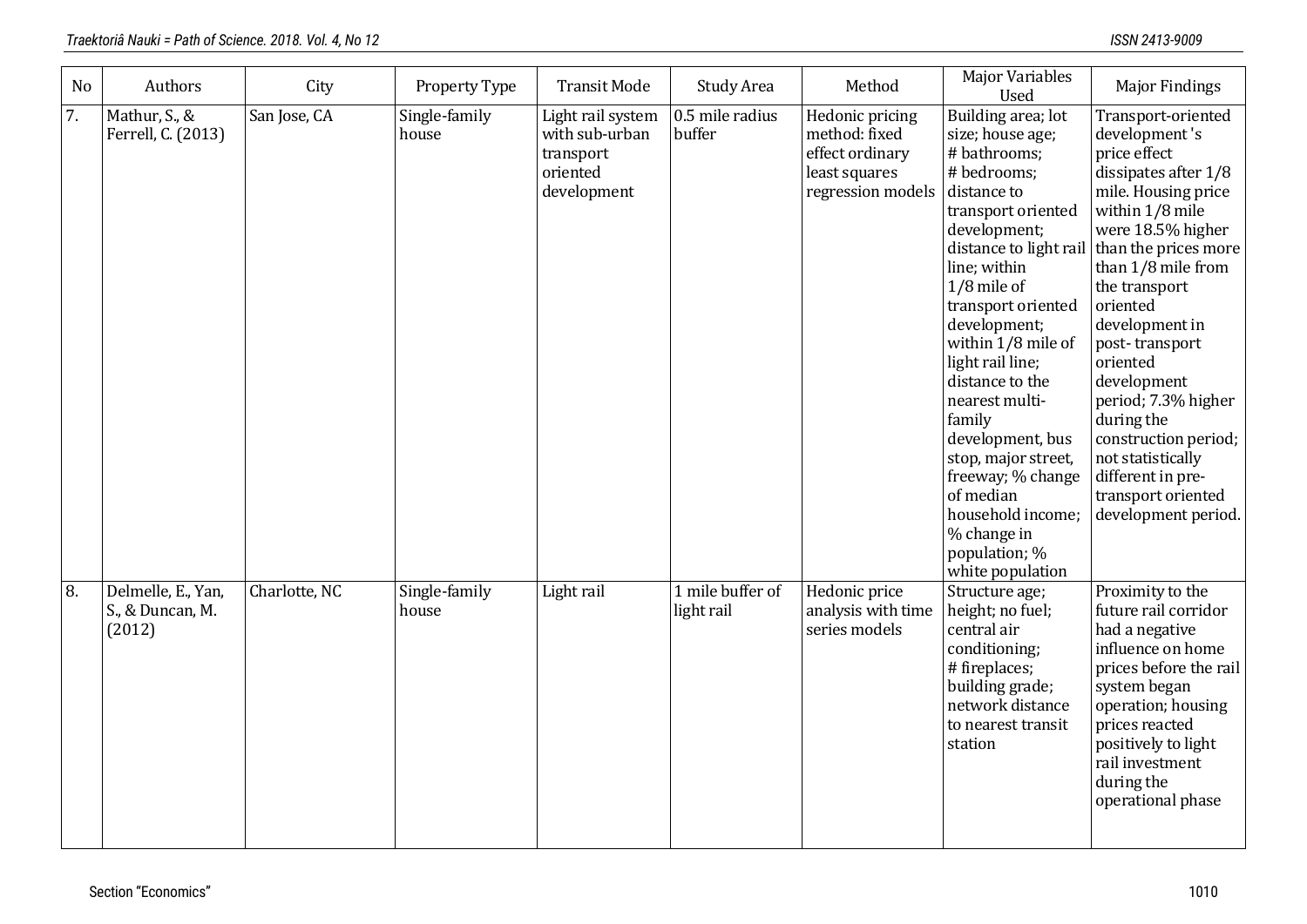| No  | Authors                                              | City           | Property Type          | <b>Transit Mode</b>             | Study Area                                                 | Method                                                                                 | <b>Major Variables</b><br>Used                                                                                                                                                                                                                                                                                                                                                                                                                                                  | <b>Major Findings</b>                                                                                                                                                                                                                                                                                                                                                     |
|-----|------------------------------------------------------|----------------|------------------------|---------------------------------|------------------------------------------------------------|----------------------------------------------------------------------------------------|---------------------------------------------------------------------------------------------------------------------------------------------------------------------------------------------------------------------------------------------------------------------------------------------------------------------------------------------------------------------------------------------------------------------------------------------------------------------------------|---------------------------------------------------------------------------------------------------------------------------------------------------------------------------------------------------------------------------------------------------------------------------------------------------------------------------------------------------------------------------|
| 9.  | Ma, Ye, and<br>Titheridge,<br>2013                   | <b>Beijing</b> | Apartment units        | 11 rail lines and<br>1 BRT line | Built-up area<br>within the 6th<br>Ring Road in<br>Beijing | Hedonic<br>regression model<br>in semi-log form                                        | Distance to rail<br>station, city center,<br>nearest sub-<br>centers; ratio of<br>commercial and<br>entertainment land<br>uses; whether has<br>elementary school;<br>administration fee                                                                                                                                                                                                                                                                                         | An average price<br>premium of around<br>5% for properties<br>near rail transit<br>stations, but no<br>statistically<br>significant effects<br>were detected at<br>BRT station areas.<br>Increase in distance<br>to city center or<br>increase proximity<br>to low- and<br>medium-income<br>neighborhoods will<br>decrease the relative<br>value of station<br>proximity. |
| 10. | Seo, K., Golub, A., & Phoenix, AZ<br>Kuby, M. (2014) |                | Single-family<br>house | Light rail                      | The city of<br>Phoenix                                     | Hedonic model<br>using generalized<br>spatial two-stage<br>least-squares<br>estimation | Living area; lot size;<br># bathroom<br>fixtures; house age;<br>presence of pool;<br>nearest green park,<br>desert park, golf<br>course; nearest<br>distance from city<br>center; dummy<br>variables of<br>distance from<br>highway exit,<br>highway, light rail<br>station, light rail<br>track; median<br>household income;<br>population density;<br>% covered by trees;<br>% covered by<br>grass; highway lies<br>above ground level;<br>highway lies below<br>ground level | Proximity to<br>transport nodes was<br>associated<br>significantly and<br>positively with<br>single-family<br>detached home<br>values. Proximity to<br>transport links was<br>negative but not<br>significant.                                                                                                                                                            |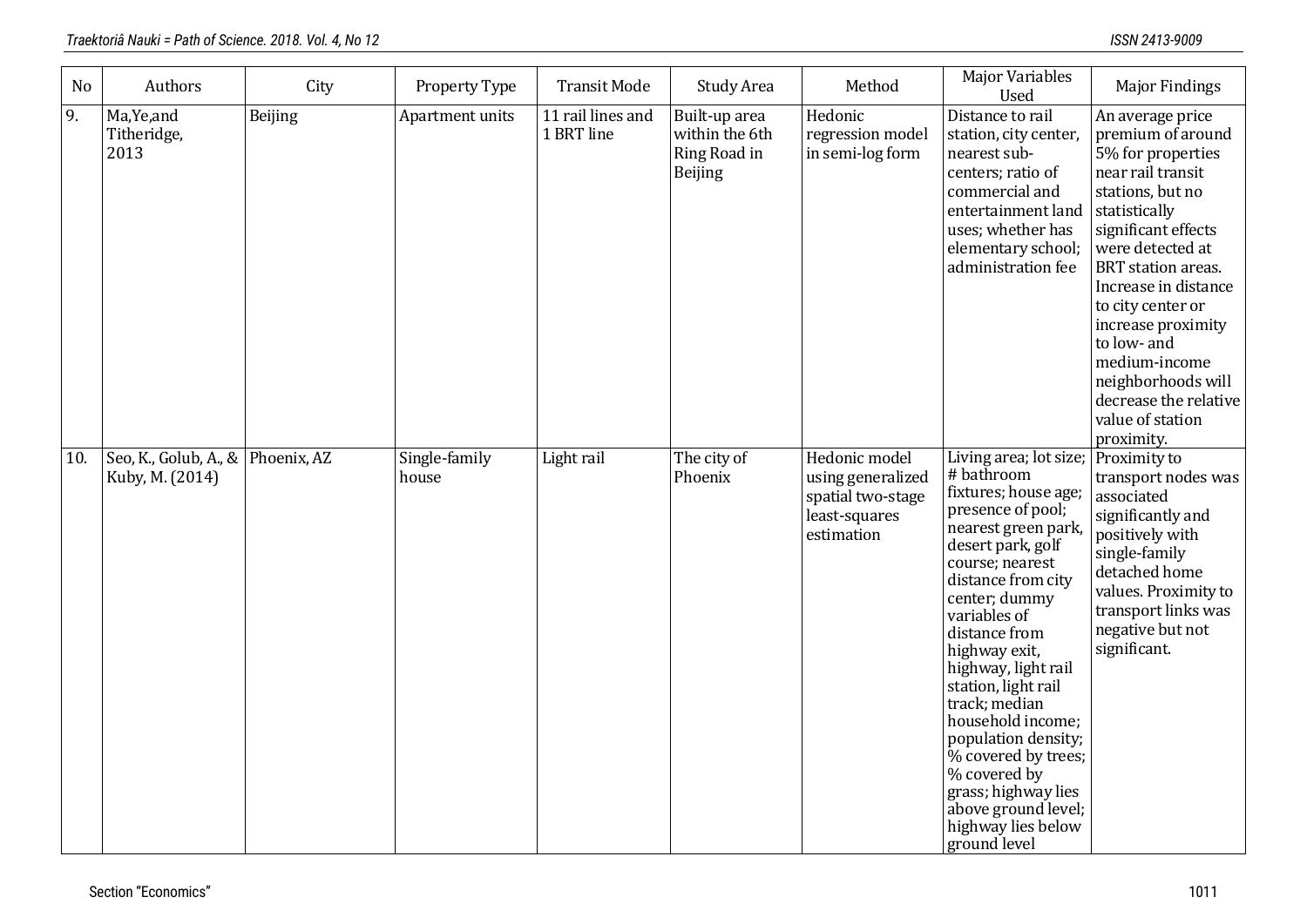| <b>No</b> | Authors                                                  | City                                 | Property Type                   | <b>Transit Mode</b>                                 | <b>Study Area</b>                                           | Method                                                                                              | <b>Major Variables</b><br><b>Used</b>                                                                                                                                                                                                                                                                                                                                                            | <b>Major Findings</b>                                                                                                                                                |
|-----------|----------------------------------------------------------|--------------------------------------|---------------------------------|-----------------------------------------------------|-------------------------------------------------------------|-----------------------------------------------------------------------------------------------------|--------------------------------------------------------------------------------------------------------------------------------------------------------------------------------------------------------------------------------------------------------------------------------------------------------------------------------------------------------------------------------------------------|----------------------------------------------------------------------------------------------------------------------------------------------------------------------|
| 11.       | Kay, A. I., Noland,<br>R. B., & DiPetrillo,<br>S. (2014) | New Jersey                           | Residential<br>property         | New Hersey<br>Transit (NJT) rail<br>system with TOD | 2 mile radius<br>buffer of eight<br>sampled NJT<br>stations | Hedonic<br>regression in the<br>log transformed<br>form                                             | Distance to nearest<br>study station,<br>nearest New York<br>City (NYC) station;<br>income, # rooms,<br>population density,<br>effective tax rate,<br>% Black or African<br>American,% of HU<br>large multifamily,<br>% of HU single<br>family attached,<br>park accessibility<br>score, violent crime<br>rate, average SAT<br>math score                                                        | Access to stations<br>with direct New<br>York City service is<br>valued slightly<br>higher than access<br>to study stations.                                         |
| 12.       | Chen, H., Rufulo, A.<br>& Dueker, K.<br>(1998)           | 22 cities along<br><b>BIHSR</b> line | Housing units in<br>communities | Beijing-Shanghai<br>high speed rail<br>(BJHSR)      | 50 km buffer<br>along the BJHSR<br>line                     | Hedonic pricing<br>methods in the<br>forms of OSL Box<br>Cox, and a spatial<br>econometric<br>model | Housing value; area<br>size; completed or<br>not; floor area<br>ratio; greening<br>ratio; per capital<br>income; population<br>density; whether it<br>is a residential<br>building,<br>apartment, villa,<br>office building;<br>distance to HSR<br>station, city center,<br>main road; whether<br>bus stop, school,<br>park, hospital is<br>nearby; whether<br>located in<br>provincial capital. | BJHSR service has a<br>considerable<br>regional impact on<br>housing values in<br>medium and small<br>cities but a<br>negligible impact in<br>larger capital cities. |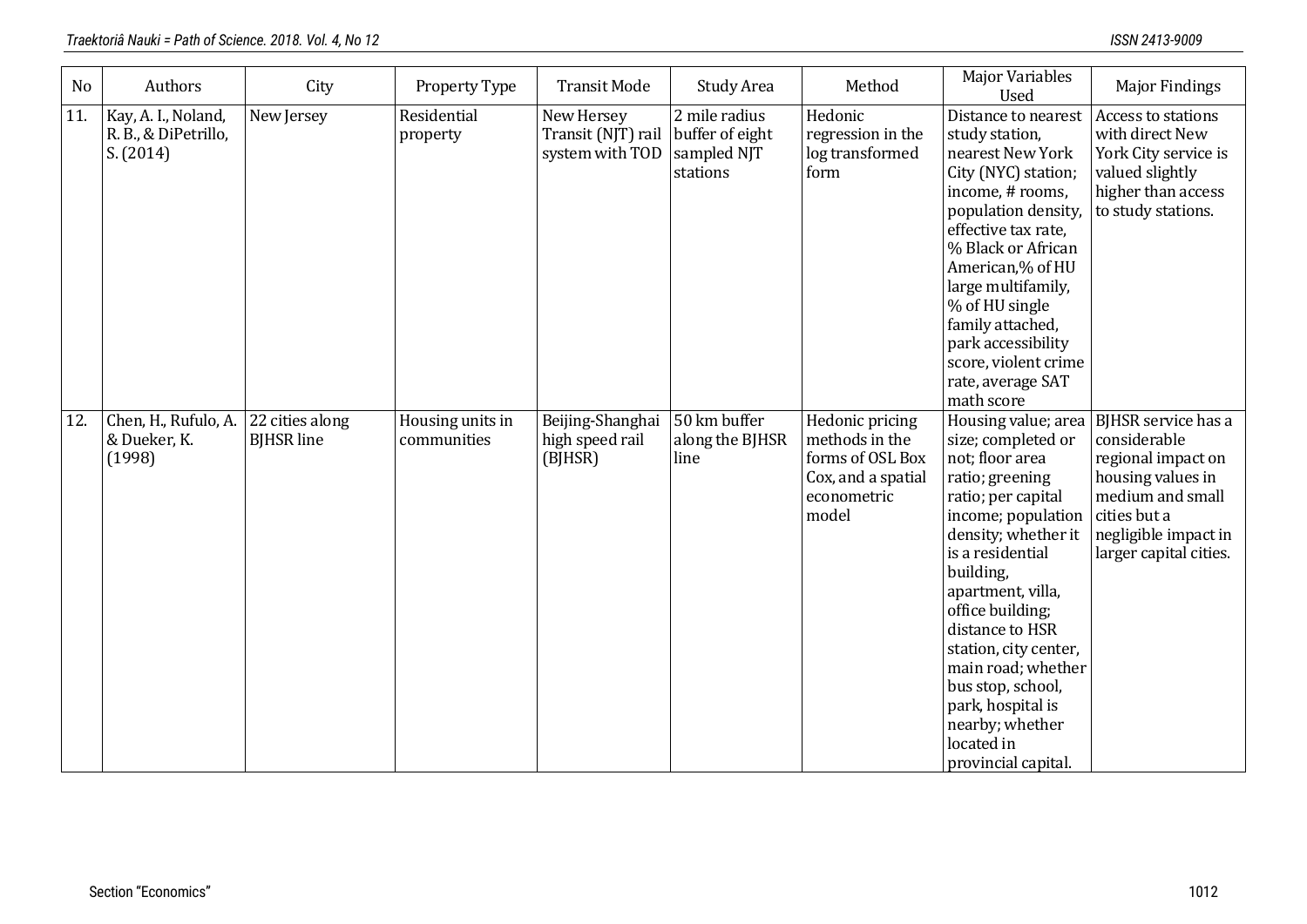Delving into transportation, convenience accessibility and real estate value, Washington, D.C.'s transit Metro rail facility encouraged new downtown commercial as well as residential development along with agglomeration than would else have taken place with the transit metro rail joining or converging downtown from the entire directions; consequently, Singh concluded that market for office as well as other space surrounded by a business center should be built more in off-road transit infrastructures to serve it [\[22\]](#page-16-7). Modern and current urban land market theory affirmed that the degree of difference in firm's access to business or trade is undertaken clusters bring out considerable effects on commercial land and landed property market. This is demonstrated in the way firms value major as well as secondary commercial places due to accessibility in the urban areas [\[65\]](#page-19-8).

Authors [\[54\]](#page-18-10) as cited by [\[55\]](#page-18-0), in his study on land value indicators and determinants in medium density residential areas of metropolitan Lagos, established that good drainage, electricity, access roads, telephone, and public water supply are indispensable and where utilities, facilities, and services are sufficiently available, land and landed property values will eventually be high. He concluded that road network is one of the many factors that positively affect property values. He further established that enhancement and modification in transportation infrastructures particularly roads brought about better and improved accessibility and convenience. By means of the Spearman's correlation analysis, L. Oduwaye [\[54\]](#page-18-10) discovered that there was an association, correlation, connection and relationship coefficient of 0.177 for transport enhancement at 0.01 level of significance.

These abovementioned and aforesaid previous empirical studies merely indicated the association and connection between intensification in transport development along with improvements in accessibility and convenience. On the other hand, the previous works did not empirically and analytically estimate the degrees, extent as well as levels of accessibility, convenience, and connectivity of every nodal point contained by the studied road network. Additionally, the earlier works equally did not take into cognizance and did not also reflect on the effects of demand, supply as well as location on commercial property values or prices [\[55\]](#page-18-0).

In another earlier study by [\[21\]](#page-16-8) on variations in relative values alongside routes perpendicular and vertical to certain number of streets, in the course of simulation and replication of door-todoor access costs prior to and subsequent to construction of a subway or passageway found that there was an upward increase in rent gradient close to the subway rail stations. The study was unique compared to many other empirical studies by modeling price impacts within and around a subway rail station to a certain extent rather than the distance to the city center or central business district. The more or higher the price or fee paid for a particular land, the more the capital injected and applied to it, in this manner, increasing its efficiency as well as intensity and concentration of use and accordingly its value.

Another study by [\[75\]](#page-19-9) however, in attempting to correlate location values and prices of shops by means of accessibility index, employed expert system heuristics to choose comparable properties from a database by means of questions asked concerning the subject property. He adjusted and attuned the values of the comparables in questions so as to account for variations between them along with the subject property, and likewise for values of comparables to report and account for physical dissimilarities. The study outcome was demonstrated and shown on Value Maps after the said values have been acquiescent and reconciled for differences with the exception of those attributable to location and accessibility. It was established that pattern configuration and design of route or road network in addition to impedance for traversal all along the routes influence accessibility as well as locational value through employing network model by means of implication for transport forecasting and planning along with its effects on real property values.

In another study conducted by Kivell (1993), he revealed that in a mono-centric metropolitan area, the center or location that be a focus for highest values, as well as rents, is where transport infrastructures maximize labor presence and availability, proximate linkages and customer flow. This is true because rent is the charge or amount that owner of a reasonably reachable site can impose due to saving in transport costs and expenditures which the make use of the land makes potential. The improved and enhanced the transport network, the fewer and lessen the friction and the better will be the rent charged, which is the fee or payment to triumph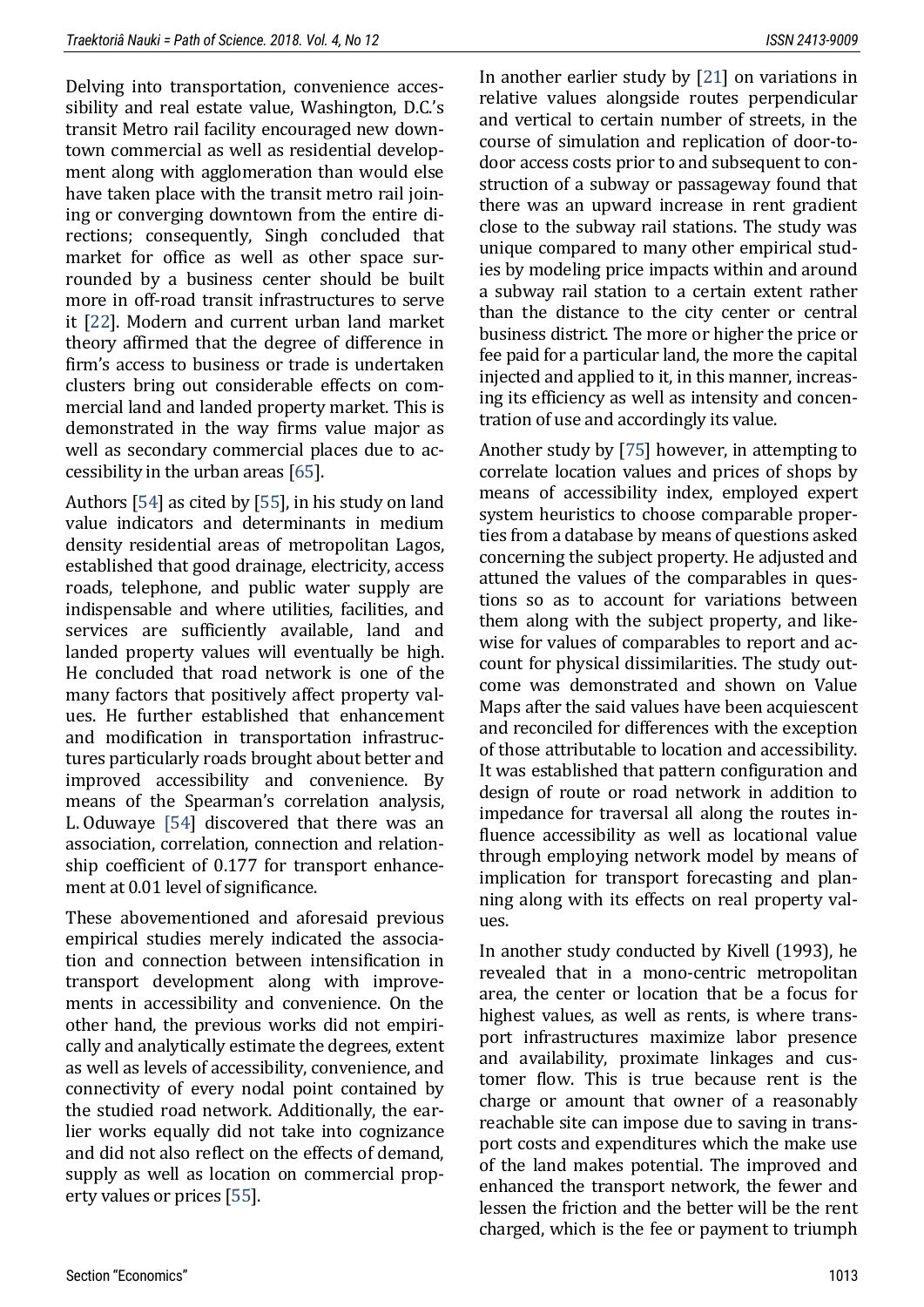over and overcome the friction of space. The general connotation, implication, insinuation, and inference of these previous empirical studies are that proximity to a mode of transport straightforwardly influences values of adjoining residential accommodations [\[55\]](#page-18-0).

#### **RESULTS AND DISCUSSION**

The enormous greater parts of past studies have operationalized convenience and ease of access through estimates of nearness to rapid transit access points. For instance, those who make use of hedonic multiple regression models on a cross-section of sales of single-detached houses typically incorporate either continuous linear or else non-linear estimates of distance to the adjacent station in an effort to capture the marginal variation in land and landed property values connected with variation in distance or else walking time. Some earlier studies employ a set of categorical, definite or dummy variables matching to a parcel's location and accessibility within a variety of circular rings of distance within and around a rail station [\[35\]](#page-17-10).

To keep away from such perplexity of factors, E. Campbell [\[15\]](#page-16-1) in his study employs a hedonic price model, which has been usually used by other scholars like [\[17\]](#page-16-9) as well as [\[4\]](#page-15-8). In E. Campbell's modeling framework, the distance to the adjacent light rail transit station is employed as an estimate of the worth, value or price of access, at the same time as equally controlling for distance beginning from the rail transit line itself. This method or technique is helpful for the reason that stations, as well as rail lines equally, have negative characteristics linked with noise along with other nuisances and some factors that ought to decline or diminish with distance. Incorporating both the distance/expanse to the closest light rail transit station and the distance to the rail transit line in the model assists to partly separate the convenience or accessibility impact as well as the nuisance effect.

Majority of the recent empirical studies confirmed that nearness to rail transit facilities usually does not enhance single-family housing values, whilst the multi-family housing market to a great extent appreciates close proximity to rail transit stations. The premium for closeness to rail transit facilities may perhaps also differ by different development phases as well as rail technologies. Additionally, station area or vicinity land use might considerably moderate the premium or payment for station access: rail stations with Park-and-Ride conveniences, in general, do not promote and enhance property values in close proximity.

Several metropolises have experienced the promising and potential socio-economic advantages which light rail transit facility can provide. Nevertheless, it has equally been challenged for high costs in erection, construction as well as operations, small ridership along with revenue, crimes noises, and many safety problems [\[56\]](#page-18-11). Furthermore, earlier studies have indicated the capitalization effects concerning rail transit station were enormously modest as well as highly variable [\[41,](#page-17-5) [73\]](#page-19-10). It is easier said than done for transit rail facilities to have considerable impacts on land use, city or town development, population, along with employment devoid of compassionate or helpful policies and efforts, akin to citizen support, incentive zoning, and the likes [\[15,](#page-16-1)  [56\]](#page-18-11).

Additionally, it can take several years for adjoining land values to experience the capitalization impacts of transportation enhancement or improvements [\[73](#page-19-10)]. E. Campbell's study [[15\]](#page-16-1) employs a hedonic regression or price model to estimate the influences of light rail transit facility on the values or worth of adjoining residential houses. Eventually, the modeling study outcomes validate the hypothesis that the ease of access effect, represented by means of the distance to light rail transit stations, brings a higher percent upward increase in real estate prices between 2004 and 2010 seeing that the distance to the closest rail station facility decreases. In addition to the influence of improved access, this association may perhaps be credited to enhancement made within and around the transit station areas throughout the same time epoch, together with the addition of scenery, landscaping as well as other services and environmental amenities. The modeling study findings also corroborate that the nuisance impact, represented by means of the distance to the light rail transit facility, brings about a lower percent upward increase in real estate prices during the 2004 to 2010 moment period since the distance to the transit line increases.

E. Campbell's results [[15\]](#page-16-1) also advocates that annoyance or nuisance effects such as incessant noise as well as overcrowding resulted by light rail transit facilities can cause problems which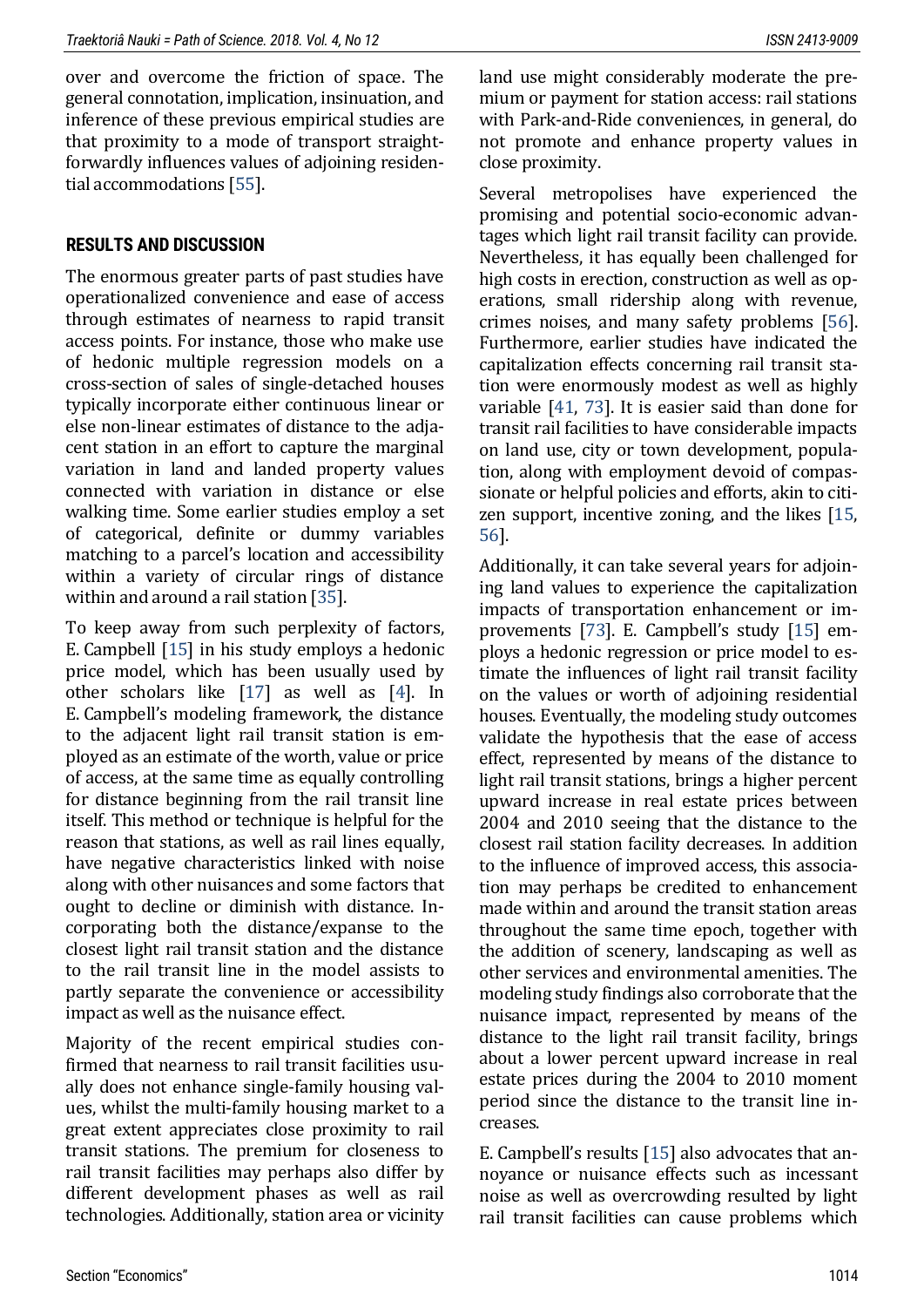transportation planners as well as policymakers ought to address in the unforeseen future. Based on the Campbell's study outcomes, numerous independent variables, including several neighborhood attributes as well as the distances to the central business district and to the Texas Medical Center, contain stronger statistical associations amid the dependent variables than the focal point variables contain with them.

This shows that these extra independent variables, encompassing the distance toward the Texas Medical Center, the distance to city center, and more than a few neighborhood qualities, including median home value, the proportion or fraction of people above the age of 65, and minorities as a percentage of the populace, have more considerable impacts on the value or worth of residential houses situated within a mile of Houston's light rail transit facility than the study's center variables. There exist a number of possible clarifications for the weak results discovered in Campbell's study concerning the association between rail transit facility and real estate prices.

A second likelihood is connected to the data as well as a measurement technique. Certainly, a probable problem with Campbell's study is that it fell short and deficient in getting a complete data on residential home attributes required for a meticulous use of a hedonic regression or price model. In addition, subsequent analyses conducted on other forms of land uses may perhaps come up with different study outcome. Thirdly, B. Weinstein and T. Clower [\[73\]](#page-19-10) explained the likelihood that rail transit facilities should not be anticipated or projected to increase or improve accessibility. Several past empirical studies, in actual fact, have established that rail transit systems do not influence accessibility for the reason that they have a propensity to serve a small number of origins as well as destinations, and they take an incredibly small portion of the whole number of trips to a neighborhood [\[73,](#page-19-10) [30,](#page-17-11) [50\]](#page-18-12). A connected fourth likelihood concerns the restricted size of Houston's Metrorail station. The transit line is at present only 7.5 miles long, stretching between the central business district and the Reliant Park [\[15\]](#page-16-1).

A greater part of the land uses neighboring and adjoining the present or existing transit line are not residential and the transit line merely hits a restricted number of destinations within and around a small segment of a large city; two essentials that may perhaps limit the degree and extent of apparent or seeming benefits from the transit line as it stands at present. Numerous modifications, improvements, and enhancements to the transit line are presently under erection and will join the rail transit facility to an additional segment of this auto-dominated metropolis. The extensions are supposed to encourage additional ridership as well as auxiliary support Houstonians' valuing of transit facilities [[15\]](#page-16-1).

#### **CONCLUSIONS**

The connection between accessibility, location, real estate values as well as land use blueprint was the thought of earliest urban economic theorists. The theories pointed out that travel or commuting costs were traded off alongside rents as well as accessibility in more intricate and complex phenomena that need treatment that is more complicated. Improvement and enhancement in ease of access lead to decrease, drop, lessening and decline in relative transport expenses of a site straightforwardly all the way through transport subsidy or otherwise not directly by means of community transport investment along with its appearance and manifestation. This was, by and large, validated and confirmed through higher demand that increased land and real property values, intensity or concentration of land use, and values with considerable changes as a matter of fact [\[33\]](#page-17-12).

As location turns out to be more attractive and pleasant to a household or firm, on account of certain distinctiveness and features, demand for such location increases automatically. Consequently, this leads to a price increase. As a general rule, inner-city or city centers are the focal point of numerous activities. Hence, nearness to the central business district is well thought-out as an attractive and luring attribute that enhances real estate prices. Injecting huge capital outlay in transportation infrastructure lessens and decreases this problem at the city center to some extent [\[27\]](#page-16-10). Real estate proximate to the investment and venture neighborhood equally derives benefits from such capital outlay injected.

It is equally a known fact that transportation and property are essential and significant in physical along with economic development of towns, metropolises, and cities all over the world. Housing accommodation and land values have a propen-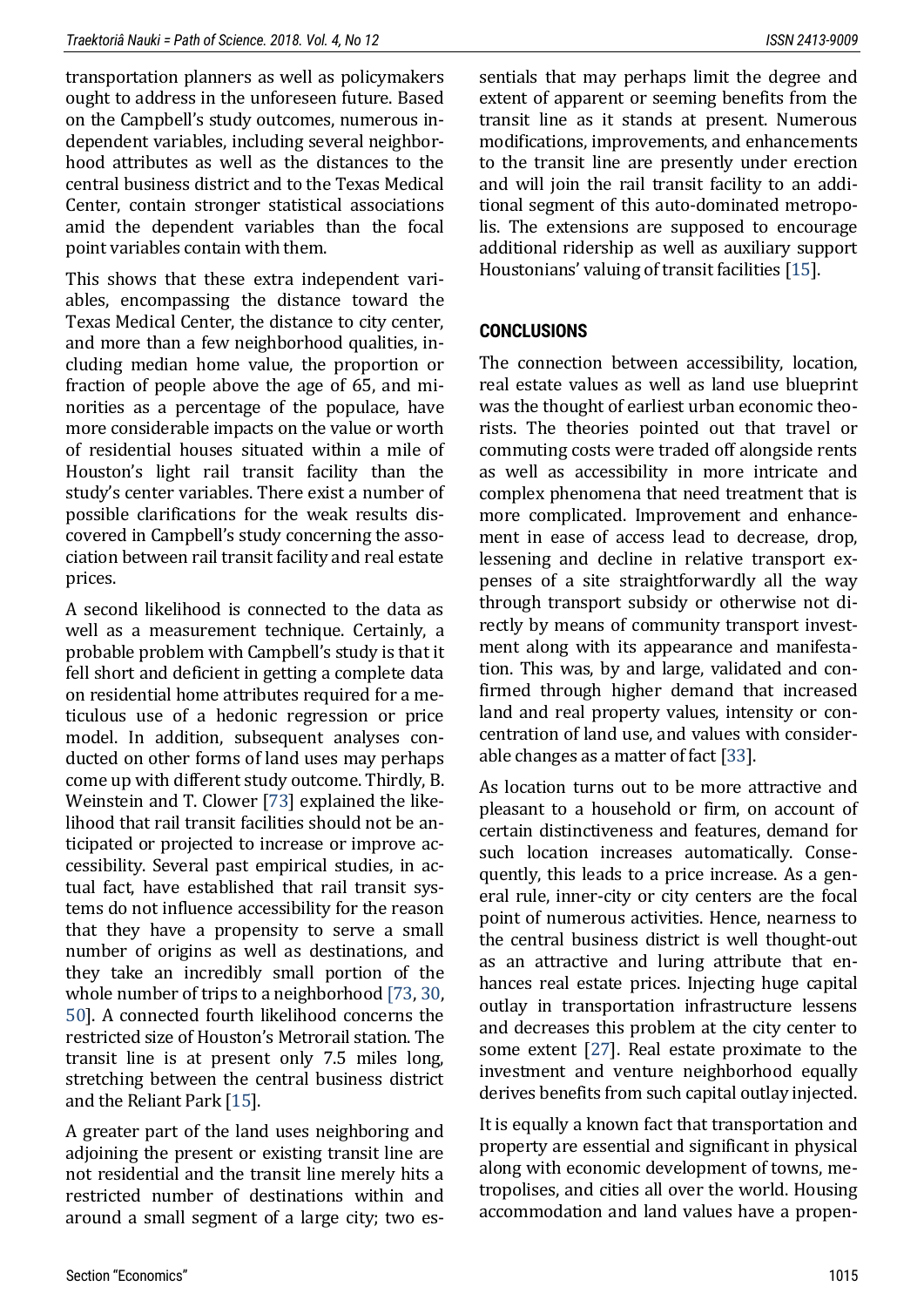sity to increase in neighborhoods, areas, and counties with increasing, expanding and growing transportation networks. They, however, increase and expand less rapidly and quickly in areas, cities or regions with no such improvements and advancements. Rapid as well as the continued increase in housing accommodation and land prices are anticipated in cities or towns with transportation advancements, rapid economic development in addition to population growth [\[55\]](#page-18-0).

The reviewed empirical studies provide policymakers with new-fangled empirical evidence as well as analytical tools to re-examine value capture as a financing option and to transform, modify, improve, reorganize and restructure investment strategies or opportunities for rail transit services [\[76\]](#page-19-11).

Another methodological contribution has to do with how to design a hedonic regression model to estimate, confirm and validates these effects statistically as well as spatially in a single model. The proposed study outcomes may perhaps be helpful to private as well as public sectors in relation to buying and constructing real estate along with transportation planning. For example, real estate buyers may perhaps be able to identify and spot the location where the net advantage of accessibility is maximized and achieved. Property development and construction companies may perhaps be able to make a decision on where to erect real estate for profit maximization and sales. Transportation planning and urban development authorities, conversely, might be able to obtain and distribute tax income based on the ease of access benefit and nuisance effects [\[62\]](#page-18-13).

## **REFERENCES**

- <span id="page-15-5"></span>1. Acharya, G., & Bennett, L. L. (2001). Valuing Open Space and Land-Use Patterns in Urban Watersheds. *The Journal of Real Estate Finance and Economics, 22*(2/3), 221–237. doi: [10.1023/a:1007843514233](https://doi.org/10.1023/a:1007843514233)
- <span id="page-15-0"></span>2. Adams, J. S. (2005). Hoyt, H. 1939: The structure and growth of residential neighborhoods in American cities. Washington, DC: Federal Housing Administration. *Progress in Human Geography, 29*(3), 321–325. doi: [10.1191/0309132505ph552xx](https://doi.org/10.1191/0309132505ph552xx)
- 3. Agostini, C. A., & Palmucci, G. A. (2008). The Anticipated Capitalisation Effect of a New Metro Line on Housing Prices. *Fiscal Studies, 29*(2), 233–256. doi[: 10.1111/j.1475-5890.2008.00074.x](https://doi.org/10.1111/j.1475-5890.2008.00074.x)
- <span id="page-15-8"></span>4. Al-Mosaind, M. A., Dueker, K. J. & Strathman, J. G. (1993)[. Light-Rail Transit Stations and Property](http://onlinepubs.trb.org/Onlinepubs/trr/1993/1400/1400-013.pdf)  [Values: A Hedonic Price Approach.](http://onlinepubs.trb.org/Onlinepubs/trr/1993/1400/1400-013.pdf) *Transportation Research Record, 1400*, 90–94.
- <span id="page-15-2"></span>5. Alonso, W. (1977). *Location and Land Use: Toward a General Theory of Land Rent*. Cambridge: Harvard University Press.
- <span id="page-15-6"></span>6. Anderson, S. T., & West, S. E. (2006). Open space, residential property values, and spatial context. Regional Science and Urban Economics, 36(6), 773–789. doi: [10.1016/j.regsciurbeco.2006.03.007](https://doi.org/10.1016/j.regsciurbeco.2006.03.007)
- <span id="page-15-4"></span>7. Andersson, D. E., Shyr, O. F., & Fu, J. (2010). Does high-speed rail accessibility influence residential property prices? Hedonic estimates from southern Taiwan. Journal of Transport Geography, 18(1), 166–174. doi: [10.1016/j.jtrangeo.2008.10.012](https://doi.org/10.1016/j.jtrangeo.2008.10.012)
- <span id="page-15-1"></span>8. Arndt, J. C., Morgan, C., Overman, J. H., Clower, T. L., Weinstein, B. L. & Seman, M. (2009, September). Transportation, Social and Economic Impacts of Light and Commuter Rail. Retrieved from <https://static.tti.tamu.edu/tti.tamu.edu/documents/0-5652-1.pdf>
- <span id="page-15-7"></span>9. Atkinson-Palombo, C. (2010). Comparing the Capitalisation Benefits of Light-rail Transit and Overlay Zoning for Single-family Houses and Condos by Neighbourhood Type in Metropolitan Phoenix, Arizona. *Urban Studies, 47*(11), 2409–2426. doi: [10.1177/0042098009357963](https://doi.org/10.1177/0042098009357963)
- <span id="page-15-3"></span>10. Bartholomew, K., & Ewing, R. (2011). Hedonic Price Effects of Pedestrian- and Transit-Oriented Development. Journal of Planning Literature, 26(1), 18–34. doi[: 10.1177/0885412210386540](https://doi.org/10.1177/0885412210386540)
- 11. Bouf, D., & Hensher, D. A. (2007). The dark side of making transit irresistible: The example of France. Transport Policy, 14(6), 523–532. doi[: 10.1016/j.tranpol.2007.09.002](https://doi.org/10.1016/j.tranpol.2007.09.002)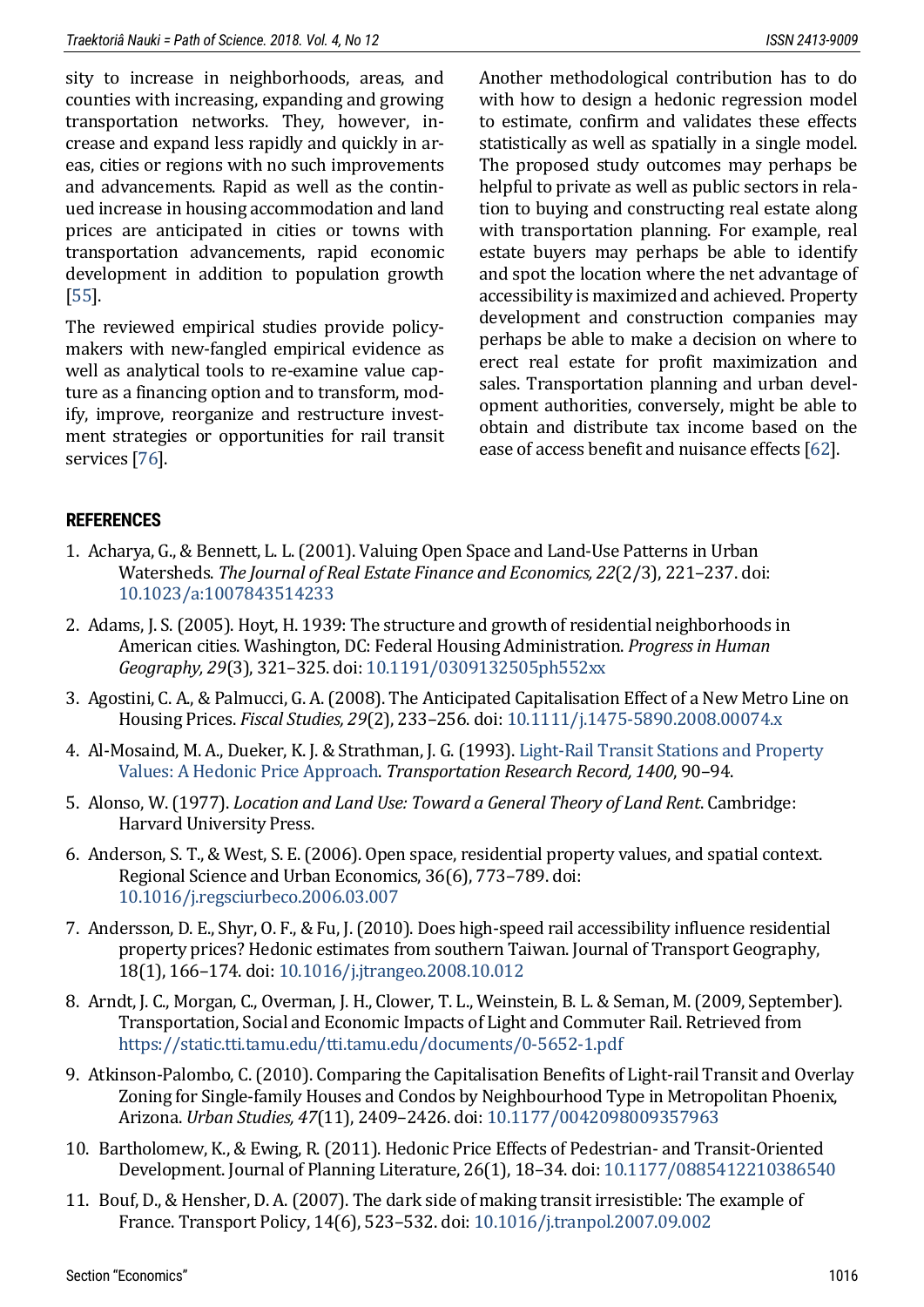- <span id="page-16-5"></span>12. Bowes, D. R., & Ihlanfeldt, K. R. (2001). Identifying the Impacts of Rail Transit Stations on Residential Property Values. *Journal of Urban Economics, 50*(1), 1–25. doi: [10.1006/juec.2001.2214](https://doi.org/10.1006/juec.2001.2214)
- 13. Brinckerhoff, P. (2001). *The Effect of Rail Transit on Property Values: A Summary of Studies*. Retrieved from [http://www3.drcog.org/documents/archive/The\\_effect\\_of\\_Rail\\_Transit\\_on\\_Property\\_Values\\_Su](http://www3.drcog.org/documents/archive/The_effect_of_Rail_Transit_on_Property_Values_Summary_of_Studies1.pdf) mmary of Studies1.pdf
- <span id="page-16-2"></span>14. Burgess, E. W. (n.d.). The Growth of the City: An Introduction to a Research Project. *Urban Ecology*, 71–78. doi: [10.1007/978-0-387-73412-5\\_5](https://doi.org/10.1007/978-0-387-73412-5_5)
- <span id="page-16-1"></span>15. Campbell, E. C. (2011). *Light Rail Impacts on Property Values: Analyzing Houston's Metro Rail* (Master's thesis). Retrieved from [https://repositories.lib.utexas.edu/handle/2152/ETD-UT-](https://repositories.lib.utexas.edu/handle/2152/ETD-UT-2011-05-3208)[2011-05-3208](https://repositories.lib.utexas.edu/handle/2152/ETD-UT-2011-05-3208)
- 16. Cervero, R., & Duncan, M. (2002). Transit's Value-Added Effects: Light and Commuter Rail Services and Commercial Land Values. *Transportation Research Record: Journal of the Transportation Research Board, 1805*(1), 8–15. doi[: 10.3141/1805-02](https://doi.org/10.3141/1805-02)
- <span id="page-16-9"></span>17. Chen, H., Rufulo, A. & Dueker, K. (1998). Measuring the Impact of Light Rail Systems on Single-Family Home Prices: A Hedonic Approach with GIS Applications. *Center for Urban Studies Publication and Reports, Paper 35*. Retrieved from [https://pdxscholar.library.pdx.edu/cgi/viewcontent.cgi?article=1034&context=cus\\_pubs](https://pdxscholar.library.pdx.edu/cgi/viewcontent.cgi?article=1034&context=cus_pubs)
- <span id="page-16-6"></span>18. Chen, Y. C, & Anas, A. (1994). The joint equilibrium model of residential and commercial rents and transportation policy analysis-a case study on New York metropolis. *City and Planning, 21*(2), 129–148 (in Chinese).
- <span id="page-16-3"></span>19. Debrezion, G., Pels, E., & Rietveld, P. (2007). The Impact of Railway Stations on Residential and Commercial Property Value: A Meta-analysis. *The Journal of Real Estate Finance and Economics, 35*(2), 161–180. doi: [10.1007/s11146-007-9032-z](https://doi.org/10.1007/s11146-007-9032-z)
- 20. Delmelle, E., Yan, S., & Duncan, M. (2012). The impact of a new light rail system on single-family property values in Charlotte, North Carolina. *Journal of Transport and Land Use, 5*(2). doi: [10.5198/jtlu.v5i2.261](https://doi.org/10.5198/jtlu.v5i2.261)
- <span id="page-16-8"></span>21. Dewees, D. N. (1976). The effect of a subway on residential property values in Toronto. *Journal of Urban Economics, 3*(4), 357–369. doi: [10.1016/0094-1190\(76\)90035-8](https://doi.org/10.1016/0094-1190(76)90035-8)
- <span id="page-16-7"></span>22. Downs, A. (1992), Stuck in Traffic: Coping with Peak-Hour Traffic Congestion, Brookings Institution/Lincoln Institute of Land Policy.
- 23. Downs, A. (1993). Stuck in traffic: coping with peak-hour traffic congestion. *Choice Reviews Online, 30*(05), 30–2786–30–2786. doi: [10.5860/choice.30-2786](https://doi.org/10.5860/choice.30-2786)
- <span id="page-16-4"></span>24. Duncan, M. (2011). The Synergistic Influence of Light Rail Stations and Zoning on Home Prices. *Environment and Planning A, 43*(9), 2125–2142. doi[: 10.1068/a43406](https://doi.org/10.1068/a43406)
- 25. Duncan, M., & Christensen, R. K. (2013). An analysis of park-and-ride provision at light rail stations across the US. *Transport Policy, 25*, 148–157. doi: [10.1016/j.tranpol.2012.11.014](https://doi.org/10.1016/j.tranpol.2012.11.014)
- 26. Faghri, A., Lang, A., Hamad, K., & Henck, H. (2002). Integrated Knowledge-Based Geographic Information System for Determining Optimal Location of Park-and-Ride Facilities. *Journal of Urban Planning and Development, 128*(1), 18–41. doi: [10.1061/\(asce\)0733-](https://doi.org/10.1061/(asce)0733-9488(2002)128:1(18)) [9488\(2002\)128:1\(18\)](https://doi.org/10.1061/(asce)0733-9488(2002)128:1(18))
- <span id="page-16-10"></span>27. Fejarang, R. A. (1994), Impact on Property Values: A Study of the Los Angeles Metro Rail. Retrieved from<https://trid.trb.org/view/413550>
- <span id="page-16-0"></span>28. Gatzlaff, D. H., & Smith, M. T. (1993). The Impact of the Miami Metrorail on the Value of Residences near Station Locations. *Land Economics, 69*(1), 54. doi[: 10.2307/3146278](https://doi.org/10.2307/3146278)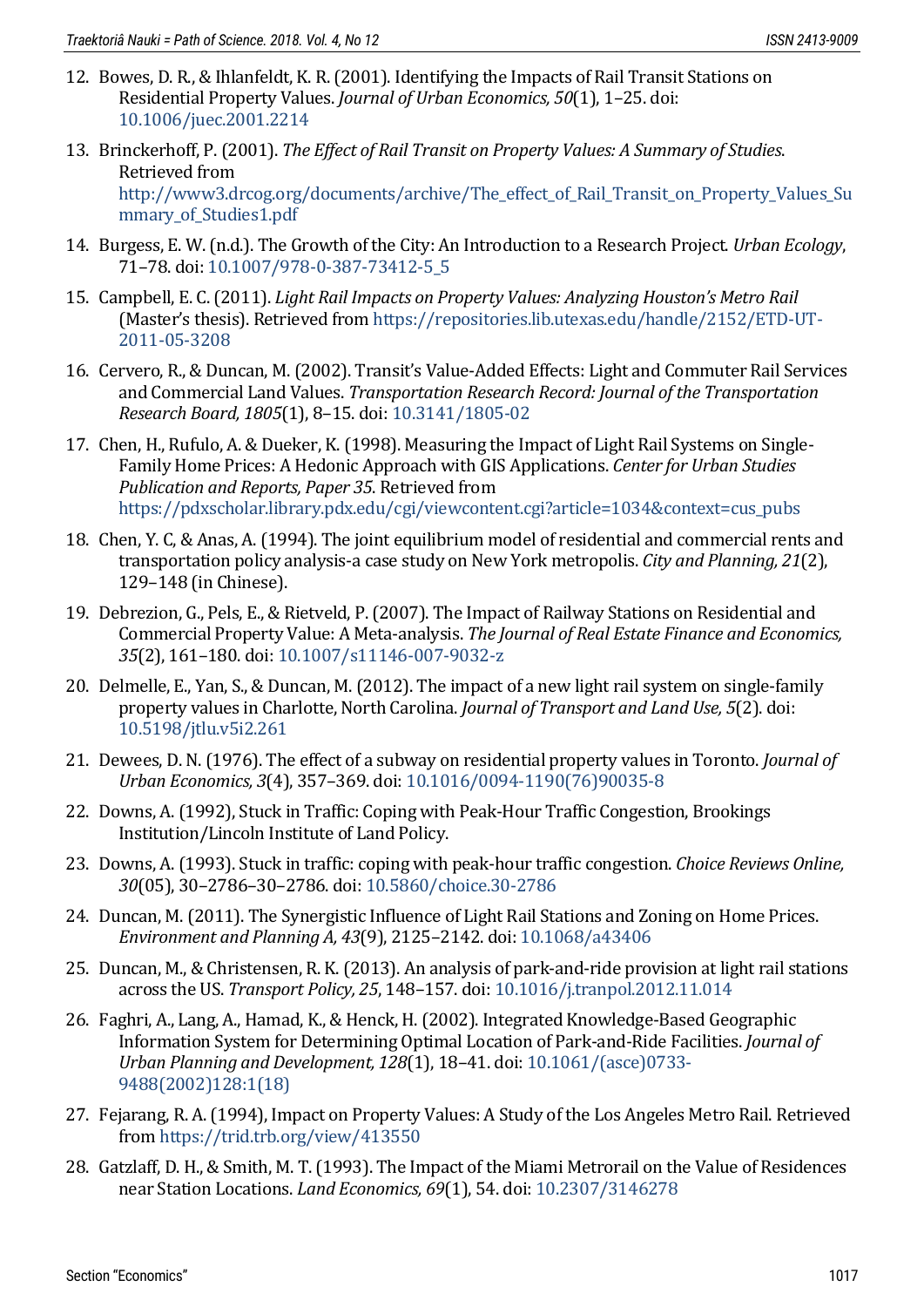- <span id="page-17-2"></span>29. Grass, R. G. (1992). The estimation of residential property values around transit station sites in Washington, D.C. *Journal of Economics and Finance, 16*(2), 139–146. doi: [10.1007/bf02920114](https://doi.org/10.1007/bf02920114)
- <span id="page-17-11"></span>30. Hamer, A. (1976). *The Selling of Rail Rapid Transit: a Critical Look at Urban Transportation Planning*. Lexington: Lexington Books.
- <span id="page-17-3"></span>31. Hansen, W. G. (1959). How Accessibility Shapes Land Use. *Journal of the American Institute of Planners, 25*(2), 73–76. doi: [10.1080/01944365908978307](https://doi.org/10.1080/01944365908978307)
- <span id="page-17-0"></span>32. Harris, C. D., & Ullman, E. L. (1951). The Nature of Cities. *The Annals of the American Academy of Political and Social Science, 242*, 7–17
- <span id="page-17-12"></span>33. Henneberry, J. (1998). Transport investment and house prices. *Journal of Property Valuation and Investment, 16*(2), 144–158. doi[: 10.1108/14635789810212913](https://doi.org/10.1108/14635789810212913)
- <span id="page-17-7"></span>34. Hess, D. B., & Almeida, T. M. (2007). Impact of Proximity to Light Rail Rapid Transit on Station-area Property Values in Buffalo, New York. *Urban Studies, 44*(5-6), 1041–1068. doi: [10.1080/00420980701256005](https://doi.org/10.1080/00420980701256005)
- <span id="page-17-10"></span>35. Higgins, C. D. (2015). *A Value Planning Framework for Predicting and Recapturing the Value of Rapid Transit Infrastructure* (Doctoral dissertation). Retrieved from [https://macsphere.mcmaster.ca/bitstream/11375/18280/2/CD%20Higgins%20-](https://macsphere.mcmaster.ca/bitstream/11375/18280/2/CD%20Higgins%20-%20Dissertation.pdf) [%20Dissertation.pdf](https://macsphere.mcmaster.ca/bitstream/11375/18280/2/CD%20Higgins%20-%20Dissertation.pdf)
- <span id="page-17-9"></span>36. Hughes, W. T., & Sirmans, C. F. (1992). Traffic externalities and single-family house prices. *Journal of Regional Science, 32*(4), 487–500. doi: [10.1111/j.1467-9787.1992.tb00201.x](https://doi.org/10.1111/j.1467-9787.1992.tb00201.x)
- <span id="page-17-6"></span>37. Kay, A. I., Noland, R. B., & DiPetrillo, S. (2014). Residential property valuations near transit stations with transit-oriented development. *Journal of Transport Geography, 39*, 131–140. doi: [10.1016/j.jtrangeo.2014.06.017](https://doi.org/10.1016/j.jtrangeo.2014.06.017)
- 38. Kivell, Ph. (1993). *Land and the City*. London: Routledge.
- 39. Kok, E. A., Morrall, J. & Toth, Z. (1994). *Trip Generation Rates for Light Rail Transit Parand-Ride Lots*. Retrieved from [https://www.worldparkingsymposium.ca/index.php/wpslibrary/trip](https://www.worldparkingsymposium.ca/index.php/wpslibrary/trip-generation-rates-for-light-rail-transit-park-and-ride-lots/download)[generation-rates-for-light-rail-transit-park-and-ride-lots/download](https://www.worldparkingsymposium.ca/index.php/wpslibrary/trip-generation-rates-for-light-rail-transit-park-and-ride-lots/download)
- 40. Kuby, M., Barranda, A., & Upchurch, C. (2004). Factors influencing light-rail station boardings in the United States. *Transportation Research Part A: Policy and Practice, 38*(3), 223–247. doi: [10.1016/j.tra.2003.10.006](https://doi.org/10.1016/j.tra.2003.10.006)
- <span id="page-17-5"></span>41. Landis, J., Guhathakurta, S., Huang, W., Zhang, M., & Fukuji, B. (1995). *Rail Transit Investments, Real Estate Values, and Land Use Change: A Comparative Analysis of Five California Rail Transit Systems*. Retrieved from<https://escholarship.org/uc/item/4hh7f652>
- <span id="page-17-1"></span>42. Lean, W., & Goodall, B. (1977). *Aspects of land economics*. London: Estates Gazette.
- <span id="page-17-8"></span>43. Lutzenhiser, M. & Netusil, N. R. (2001). The Effect of Open Spaces on a Home's Sale Price. Contemporary Economic Policy, 19(3), 291–298. doi: [10.1093/cep/19.3.291](https://doi.org/10.1093/cep/19.3.291)
- 44. Ma, L., Ye, R., & Titheridge, H. (2014). Capitalization Effects of Rail Transit and Bus Rapid Transit on Residential Property Values in a Booming Economy. *Transportation Research Record: Journal of the Transportation Research Board, 2451*(1), 139–148. doi: [10.3141/2451-16](https://doi.org/10.3141/2451-16)
- <span id="page-17-4"></span>45. Martellato, D., Nijkamp, P., & Reggiani, A. (1998). Measurement and Measures of Network Accessibility: Economic Perspectives. In K. Button, P. Nijkamp, & H. Priemus (Eds.), *Transport Networks in Europe: Concepts, Analysis and Policies*(pp. 161–180). Cheltenham: Edward Elgar.
- 46. Mathur, S. & Ferrell, C. (2009, June). *Effect of Suburban Transit Oriented Developments on Residential Property Values*. Retrieved from [https://transweb.sjsu.edu/sites/default/files/Effects%20of%20Sub-](https://transweb.sjsu.edu/sites/default/files/Effects%20of%20Sub-Urban%20Transit%20%28with%20Cover%29_0.pdf)[Urban%20Transit%20%28with%20Cover%29\\_0.pdf](https://transweb.sjsu.edu/sites/default/files/Effects%20of%20Sub-Urban%20Transit%20%28with%20Cover%29_0.pdf)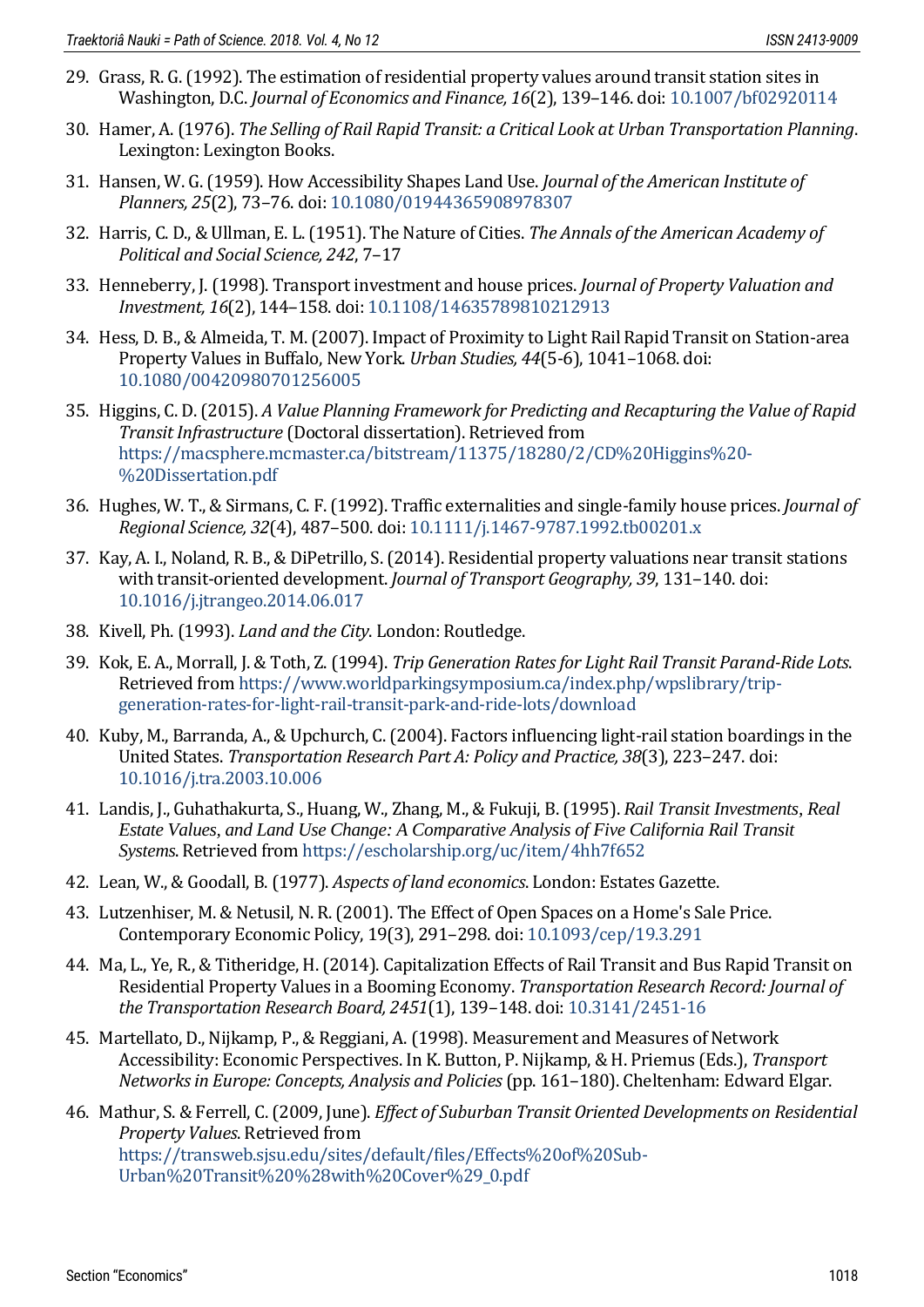- <span id="page-18-7"></span>47. Mathur, S. (2008). Impact of Transportation and Other Jurisdictional-Level Infrastructure and Services on Housing Prices. *Journal of Urban Planning and Development, 134*(1), 32–41. doi: [10.1061/\(asce\)0733-9488\(2008\)134:1\(32\)](https://doi.org/10.1061/(asce)0733-9488(2008)134:1(32))
- <span id="page-18-4"></span>48. Mathur, S., & Ferrell, C. (2013). Measuring the impact of sub-urban transit-oriented developments on single-family home values. *Transportation Research Part A: Policy and Practice, 47*, 42–55. doi: [10.1016/j.tra.2012.10.014](https://doi.org/10.1016/j.tra.2012.10.014)
- <span id="page-18-9"></span>49. Matthews, J. W., & Turnbull, G. K. (2007). Neighborhood Street Layout and Property Value: The Interaction of Accessibility and Land Use Mix. The Journal of Real Estate Finance and Economics, 35(2), 111–141. doi[: 10.1007/s11146-007-9035-9](https://doi.org/10.1007/s11146-007-9035-9)
- <span id="page-18-12"></span>50. Meyer, J. R. & Gomez-Ibanez, J. A. (1981). *Autos, Transit and Cities*. Cambridge: Harvard University **Press**
- 51. Mingardo, G. (2013). Transport and environmental effects of rail-based Park and Ride: evidence from the Netherlands. *Journal of Transport Geography, 30*, 7–16. doi: [10.1016/j.jtrangeo.2013.02.004](https://doi.org/10.1016/j.jtrangeo.2013.02.004)
- <span id="page-18-2"></span>52. Muth, R. F. (1975). *Cities and Housing: The Spatial Pattern of Urban Residential Land Use*. Chicago: The University of Chicago Press.
- 53. Newman, P., Kenworthy, J., & Glazebrook, G. (2013). Peak Car Use and the Rise of Global Rail: Why This Is Happening and What It Means for Large and Small Cities. *Journal of Transportation Technologies, 03*(04), 272–287. doi: [10.4236/jtts.2013.34029](https://doi.org/10.4236/jtts.2013.34029)
- <span id="page-18-10"></span>54. Oduwaye, L. (2004). Land Value Determinants in Medium Density Residential Neighbourhoods of Metropolitan Lagos. *Journal of the Nigerian Institute of Planners, 17*(1), 79–111.
- <span id="page-18-0"></span>55. Oni, A. O. (2009). *Arterial Road Network and Commercial Property Values in Ikeja, Nigeria*. Retrieved from [http://eprints.covenantuniversity.edu.ng/107/1/Arterial\\_Road\\_Network\\_and\\_Commercial\\_Pro](http://eprints.covenantuniversity.edu.ng/107/1/Arterial_Road_Network_and_Commercial_Property_Values%5B1%5D.pdf) [perty\\_Values%5B1%5D.pdf](http://eprints.covenantuniversity.edu.ng/107/1/Arterial_Road_Network_and_Commercial_Property_Values%5B1%5D.pdf)
- <span id="page-18-11"></span>56. Pan, Q. (2012). The impacts of an urban light rail system on residential property values: a case study of the Houston METRORail transit line. *Transportation Planning and Technology, 36*(2), 145–169. doi: [10.1080/03081060.2012.739311](https://doi.org/10.1080/03081060.2012.739311)
- <span id="page-18-5"></span>57. Pucher, J., & Renne, J. L. (2003), Socio Economics of Urban Travel: Evidence from the 2001 NHTS. *Transportation Quarterly, 57*(3), 49–78.
- <span id="page-18-8"></span>58. Rajamani, J., Bhat, C. R., Handy, S., Knaap, G., & Song, Y. (2003). Assessing Impact of Urban Form Measures on Nonwork Trip Mode Choice After Controlling for Demographic and Level-of-Service Effects. *Transportation Research Record: Journal of the Transportation Research Board, 1831*(1), 158–165. doi: [10.3141/1831-18](https://doi.org/10.3141/1831-18)
- <span id="page-18-3"></span>59. Rietveld, P., & Bruinsma, F. (1998). Is Transport Infrastructure Effective? *Advances in Spatial Science*. doi: [10.1007/978-3-642-72232-5](https://doi.org/10.1007/978-3-642-72232-5)
- <span id="page-18-1"></span>60. Ryan, S. (1999). Property Values and Transportation Facilities: Finding the Transportation-Land Use Connection. *Journal of Planning Literature, 13*(4), 412–427. doi: [10.1177/08854129922092487](https://doi.org/10.1177/08854129922092487)
- 61. Rye, T., Ison, St. (2008). *The Implementation and Effectiveness of Transport Demand Management Measures: an International Perspective*. Aldershot: Ashgate.
- <span id="page-18-13"></span>62. Seo, K. (2016). Impacts of Transportation Investment on Real Property Values: An Analysis with Spatial Hedonic Price Models (Doctoral dissertation). Retrieved from [https://repository.asu.edu/attachments/170627/content/Seo\\_asu\\_0010E\\_16063.pdf](https://repository.asu.edu/attachments/170627/content/Seo_asu_0010E_16063.pdf)
- <span id="page-18-6"></span>63. Seo, K., Golub, A., & Kuby, M. (2014). Combined impacts of highways and light rail transit on residential property values: a spatial hedonic price model for Phoenix, Arizona. *Journal of Transport Geography, 41*, 53–62. doi[: 10.1016/j.jtrangeo.2014.08.003](https://doi.org/10.1016/j.jtrangeo.2014.08.003)